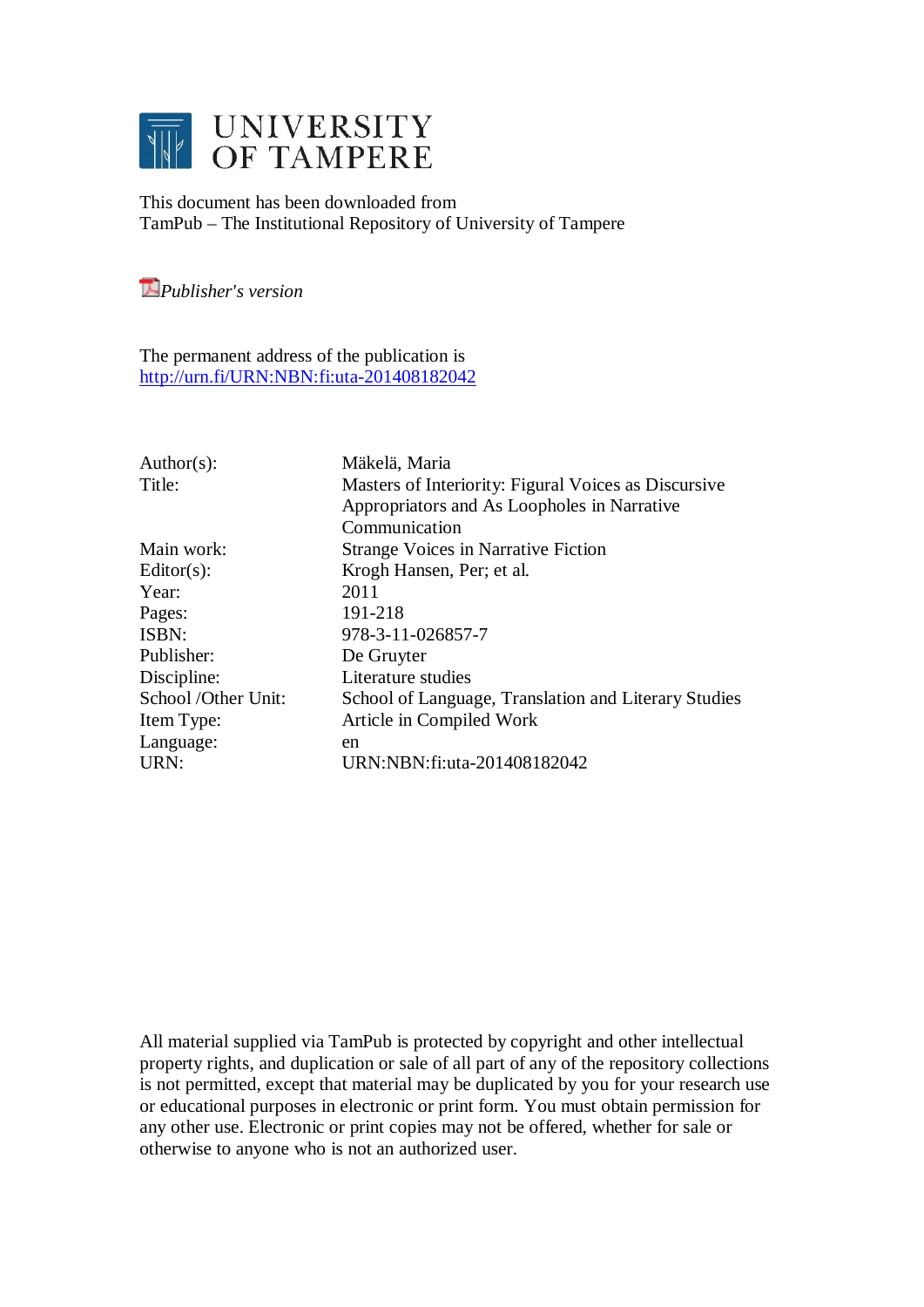### MARIA MÄKELÄ (Tampere)

### Masters of Interiority Figural Voices as Discursive Appropriators and as Loopholes in Narrative Communication

### Abstract

The article addresses the peculiarities of figural voice in consciousness representation and the disruptive effect that this voice has on our narratological readings of minds and of narrative transmission. Instead of taking the natural narrative as my starting point, I base my arguments on a diachronic reconsideration of figural voices in literary fiction. First, I will argue that the seeds of the "unnaturalness" of figural voice are already planted in epistolary narration. The psychologically "natural" (mimetic) reading of fictional minds—favored by both classical and cognitive narratology—will be shown to foreground the "unrestrained" expression of thought and emotion via figural voice. Yet the conventions of consciousness representation bear in themselves the traces of mediacy ("diegesis"): conventional frames of verbalization; intentional structure; communicative features. I will continue by tracing the evolution of this charged relationship between mediacy and immediacy in the third person narrative context and in instances of focalization and stylistically unmarked free indirect discourse. The key argument of this article concerns both narrative as well as thematic conventions. Characters who master their own interiority by appropriating narratorial conventions form a recurrent motive in the development of the modern novel. This literary convention is—and at the same time, peculiarly, is not—in contradiction with the hierarchization and the naturalization of literary discourse prevalent in narratology. The "narrativizing focalizers" and the like also issue a threat to the currently much favoured rhetorical approaches to narrative fiction, since verbalized fictional minds highlight the nature of consciousness representation as incommunicable communication. Finally, encouraged by the epistolary digression, *The Princess of Clèves*, *Madame Bovary* and Coetzee's *Disgrace*, I wish to set forth a narratological take on consciousness representation as a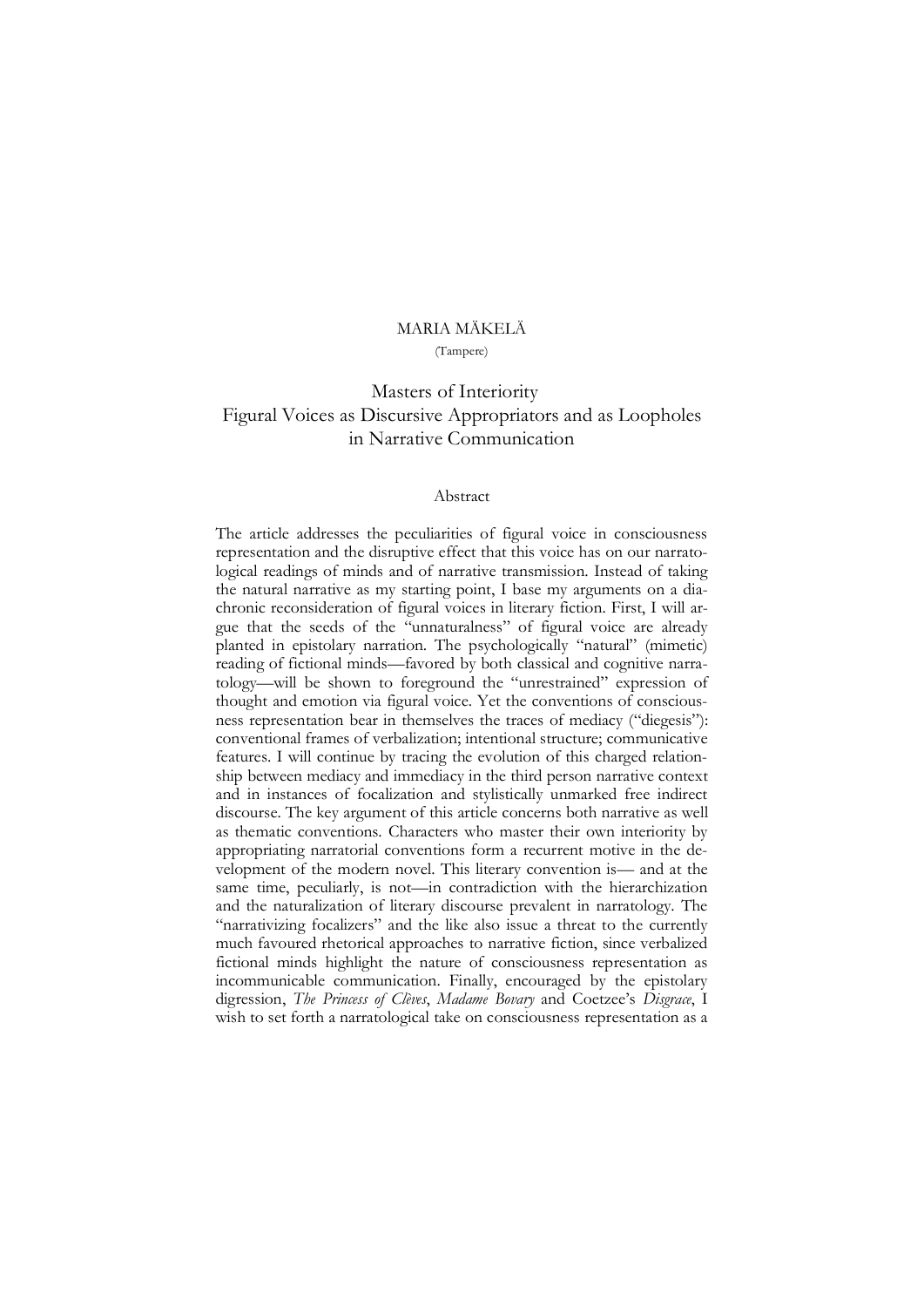derivative of, not speech, but *writing* (with a faint nod towards Bakhtin and Derrida).

### Introduction: Narratology and the Easy Access Fallacy

Narratorial voices in literary fiction may be strange—as demonstrated in many articles of the current volume—but never quite in the same manner as figural voices are. Here I mainly refer to the unuttered, internal "voices" of story-internal literary characters that are conveyed to us through multiple means of consciousness representation. The long history of discourse narratology attests to the fact that the figural voice is even more perplexing than the narrative voice. Yet this is strangeness in respect to linguistic and cognitive based *theoretical* categories, not strangeness before the reading audience—quite the contrary, a lay reader is perfectly comfortable with passages of narrative literature exposing a hidden discursive agency of a story-internal character. This type of narration-third-person past-tense narratorial report intermingled with recurrent outbursts of characters' language—has been exhausted by popular fiction from hardboiled crime stories to *Harlequin* romances. Nothing strange here. Yet, such double-voiced or double-intentional narrative discourse has inspired some of the most prominent narratologists (most notably McHale 1978a, Cohn 1978 and Fludernik 1993), as well as evoked some illustrious theoretical controversies (*e. g.* Banfield 1982 vs. McHale 1983; Miller 1988, Seltzer 1984 & Bender 1987 vs. Cohn 1999 [1995]). Despite of the fact that this mode has been through several narratological redefinitions and contestations, it is still best known by the name of *free indirect discourse* (FID), which has its origins in the linguistic "speech categories" (cf. Palmer 2004)—long since discarded as insufficient and replaced by contextual (McHale 1978a) and cognitive (Fludernik 1993) approaches. The persistence of the linguistics-originated term perhaps hints at the unsettling effect that this mode has on the relationship between verbalization (language) and discursive agency ("mind").

 The paradigm shift in narratology from classical, linguistic-based model building to the postclassical variety of approaches has not significantly altered the narratological take on figural voice. Are you reading the narrator's voice or the character's voice, or both at the same time? A considerable amount of narratological work has been dedicated to isolating the alleged "voices" of narrative agents from the discourse of narrative fiction. In order to put one's finger on the discursive "self" of the character a diligent student of narrative discourse immediately starts to dissect the discourse and label some parts as narratorial (the informative, the authorial),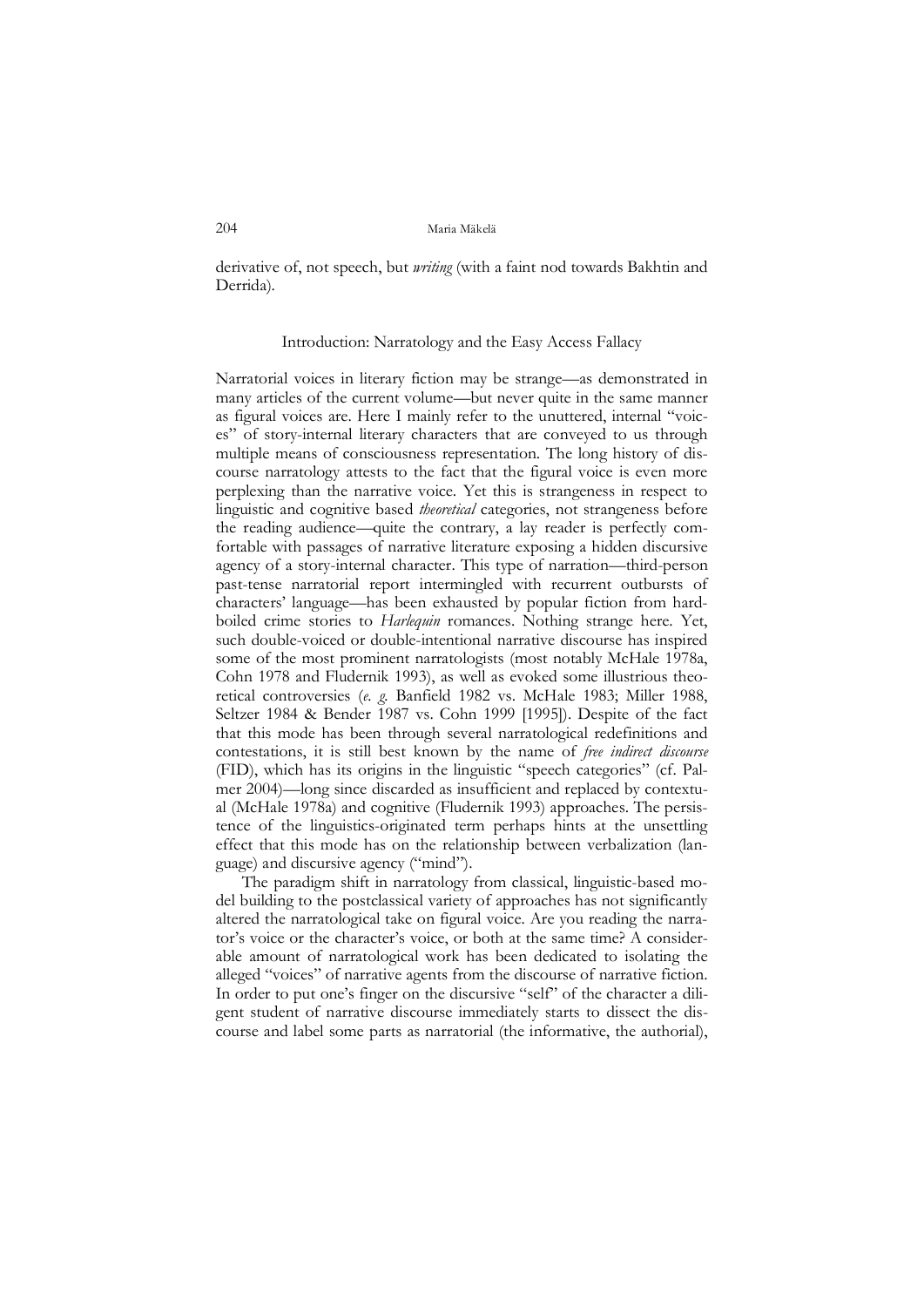other parts as figural (the colloquial, the expressive). However deeply rooted in narratology this separation procedure might be, one question remains largely unanswered and even unaddressed in both classical and postclassical studies: whence all the *ambivalence* between the narratorialobjective and the figural-subjective?

 Narrative instances that continue to trigger the narratological imagination are those that seem not just to represent alternating voices, but also to *amalgamate* narratorial report with the unuttered voice of the figural consciousness. Even if we were to ultimately "reestablish" individual figural and narratorial voices from ambiguously voiced discourse, would not these individuated discursive selves bear in themselves the traces of the onetime discursive union?

 Now I must hasten to add that the narratively and thematically productive effects of this ambivalence have, indeed, been widely studied as *narratorial functions*. Roy Pascal·s seminal study on FID (*The Dual Voice,* 1977) considered the mode mainly as a vehicle for either narratorial empathy or irony, and this well-argued interpretation was echoed in several subsequent studies (e.g. Cohn 1978, Aczel 1998, Gunn 2004). Monika Fludernik's massive study on speech and thought representation (1993) continues in the same vein of regarding ambivalence of discursive agency mainly as narratorial mimicry: in Fludernik's theory, figural voice is but a "linguistic hallucination" and reducible to the narratorial voice. Yet how about *figural functions*? Can we assign any discursive intentions to the silent reflector-characters whose inner flow we nonetheless "hear"? Another strand in studies of free indirect (or just fuzzy) discourse, the one that foregrounds the figural component, has been dominated by ideological readings: Kathy Mezei (1996) sees an emancipatory potential in FID as a mode which allows the characters to "have their say," more supported than restricted by narratorial framing; conversely, the Foucauldian readers of FID such as Mark Seltzer (1984), D. A. Miller (1988) and John Bender (1987) regard the mode as a form of ideological oppression, and as inheriting a biased power relation for the benefit of the authoritative narrator who is able to survey the characters' mental life (especially inner discourse) with its non-reciprocal gaze.

What, all in all, seems to characterize those approaches—whether they foreground narratorial functions or emphasize the (emancipatory or oppressive) transparency of characters' internal discourse—is to automatically regard narratorial discourse as a representative of narrative *mediacy* and character's discourse as an access to the *immediate* experience or impression. If we were to take at a face value all the hierarchically driven efforts for analyzing narrative discourse during the past four decades, I think we could actually agree with the Foucauldian theorists in that the literary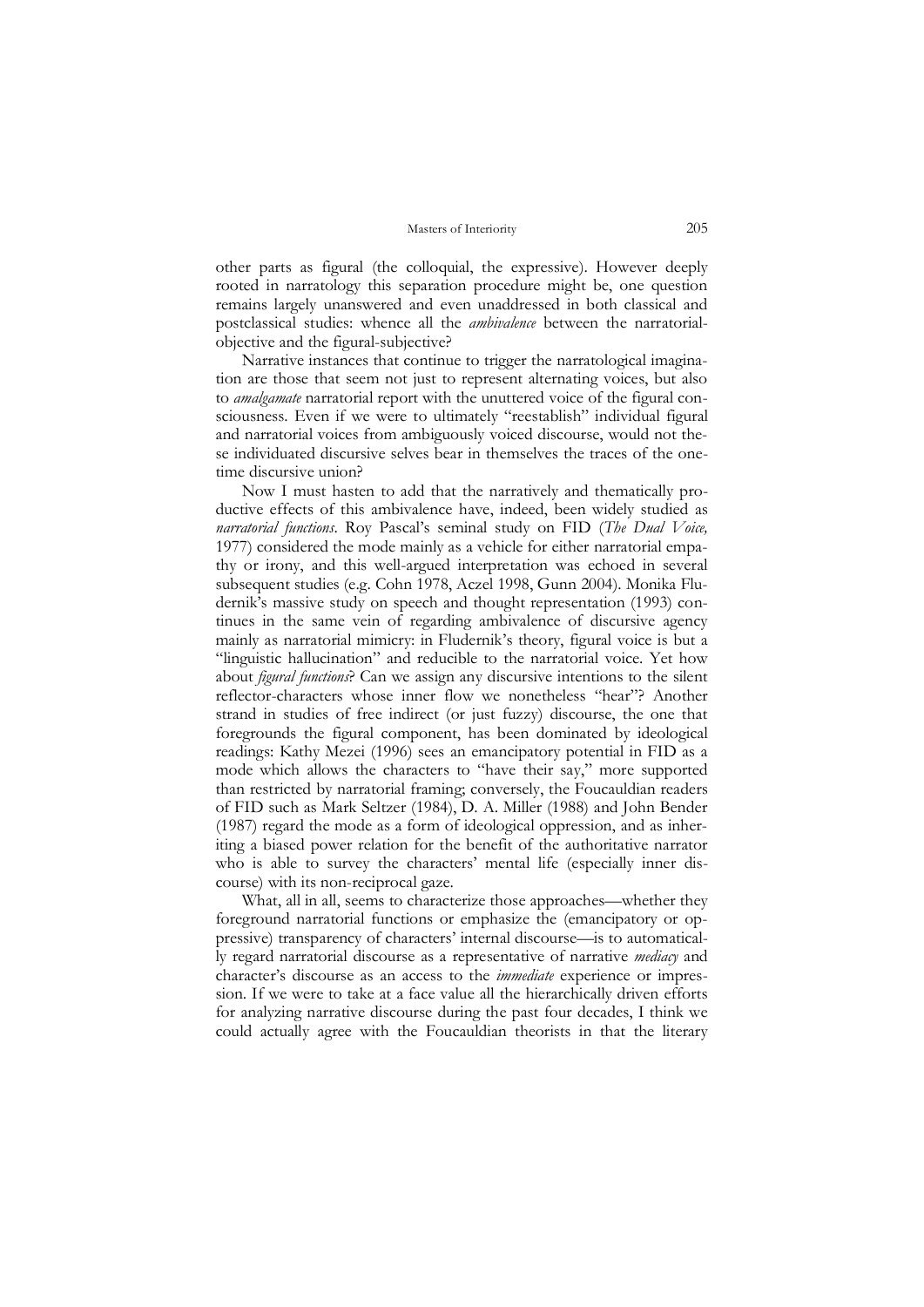character appears, indeed, as an object of narrative-discursive oppression, as the unfortunate passive creature at the end of the narrative food chain. The roots of this preconception are traceable all the way to Plato-Aristotelian distinction between *diegesis* and *mimesis:* to the dichotomous conception that separates telling (narration as mediation) from showing (the experience of immediacy).

 The only theorist to fully acknowledge the rhetorical potential of figural interiority is the one who committed what according to his successors seems to be a crucial taxonomic blunder: for Booth, a reflector qualifies as an unreliable agent just as any first person narrator—the focalizers of *Mrs*. *Dalloway* appear in the same record with Holden Caulfield (see Booth 1991: 493-494, "A Gallery of Unreliable Narrators and Reflectors"). Might it even be that this alleged misunderstanding in the theory of narrative rhetoric in fact reveals the counter-intuitivity of the Genettean distinction between speakers and perceivers? Clearly, Booth is inclined to ascribe communicative features to figural internal discourse, but does not really address the *differences* between unreliable narration and unreliable focalization; he does not problematize the pseudo-communicative quality of consciousness representation. This productive blunder lives on in Tamar Yacobi's formulations on "fictional mediation" and unreliability that place reflectors and narrators on the same axis of the "mediation-gap", the perspectival distance between the fictional mediator and the author (Yacobi 1981 and 1987). Yet also Yacobi—herself an observant critic of theoretical "package-dealing" (see Yacobi 2001)—settles for the evident ("natural") package-deal as far as the position of the silent reflector/monologist is concerned: inner speech in fiction is, by definition, *unconsciously* communicative (Yacobi 1987: 338). Yet, one might wonder whether the reader·s sense of being led on by a focalizer would not also insinuate rhetorical intention.

We may also be reminded of Franz K. Stanzel's classical study on narrative mediacy (1984), where also the character's perceptual and discursive presence has mediating functions: the "figural narrative situation" or "reflector-mode narrative" defined by Stanzel are narrative instances where mediacy brought on by the narratorial voice is replaced by mediacy via figural consciousness. However, also Stanzel's formulations reveal the underlying discordance:

Realistic presentation of consciousness seems to require the illusion of immediacy, that is, the apparent suspension of mediacy, more than does presentation of external events. The modern novel especially shows a very pronounced tendency to give the presentation of consciousness the semblance of immediacy, of the unedited and the spontaneous. [...] Interior monologue, free indirect style [FID] and figural narrative situation, that is, the forms of the reflector-mode and of in-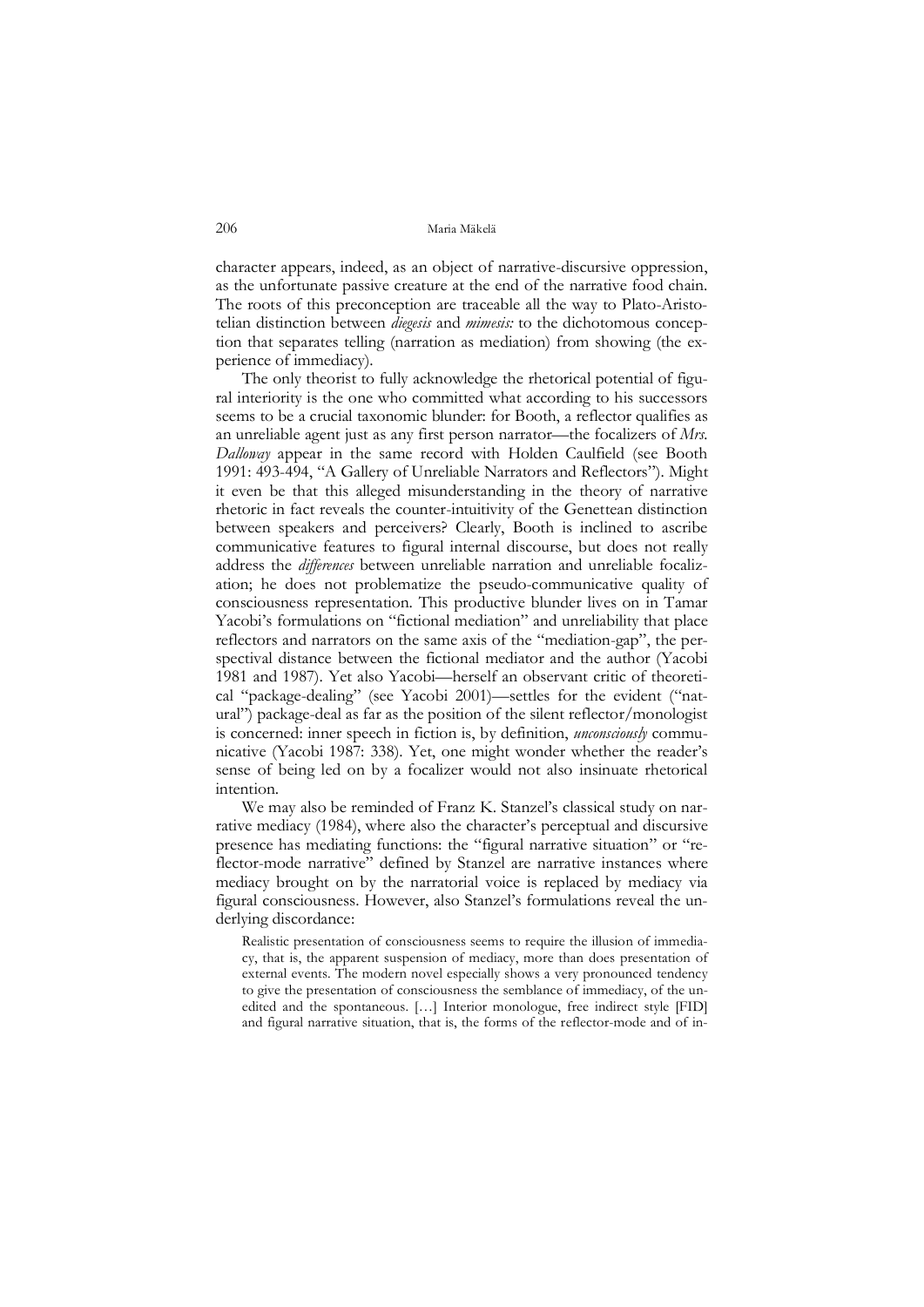ternal perspective, suggest immediacy, that is, the illusion of direct insight into the character's thoughts. (Stanzel 1984: 127)

Why does Stanzel speak of "the *illusion* of immediacy [...] the *apparent* suspension of mediacy" without specifying the illusory quality of the mimesis of the mind?<sup>1</sup> Everything is illusory in fiction; what is it that is specifically illusory in our sense of immediacy when reading fictional minds?

Stanzel's most appreciative follower and interpreter Monika Fludernik also pays abundant attention to the "evocation of figural voice." Yet both her theoretical assertions and textual analyses are inclined to downplay the discursive agency of a figural consciousness and reduce multi-voicedness to narratorial functions of empathy, irony, and stylistic parody. In her vocabulary of ambiguous discursive agency, both "reflectorization" and "figuralization" are varieties of narratorial mimicry or appropriation of figural (expressive and deictically marked; individual, collective, or impersonal) voice (see Fludernik 1996: 178-221). Indeed, she dispenses with the dualvoice approach on the level of language and narrative technique and considers ambiguity of voices only an interpretive effect (see, e.g. Fludernik 1993: 322-356). Yet one of the cornerstones of Fludernikian natural narratology (1996) is an unlimited access to figural experience via, among other narrative elements, discursive markers of expressivity—*qua* indicators of experientiality. In cognitive terms, the figural narrative situation defined by Stanzel requires a deictic shift inside the character's experiential plane:

Telling can be dispensed with, readers simply orient themselves to a position within the fictional world [...]. Such a reading experience is structured in terms of the natural frame of experiencing, which includes the experiences of perception, sentiment and cognition. Real-life parameters are transcended. Instead of merely observing and guessing at other people's experiences, frames naturally available only for one's own experience become accessible for application to a third person. (Fludernik 1996: 48)

These "frames [...] available [...] for one's own experience" must surely include discursive frames as well. Yet both Fludernik as well as other cognitive narratologists who emphasize the importance of a deictic shift for the readerly immersion in the figural experience tend to treat the discursive shift from narratorial to figural as a mere catalyst. However, the ultimate frame for interpretation is, and remains, discursive.

 For Fludernik, the natural frames of TELLING (domination of narratorial discourse) and EXPERIENCING (immersion in figural experience) are basic units on the level of reading; she does not, however, consider the possible overlapping between these two frames in cases when the reader is

<sup>1</sup> Alongside with Stanzel, also Fludernik (1996: 48) refers to the reading of fictional minds as the "willing suspension of disbelief".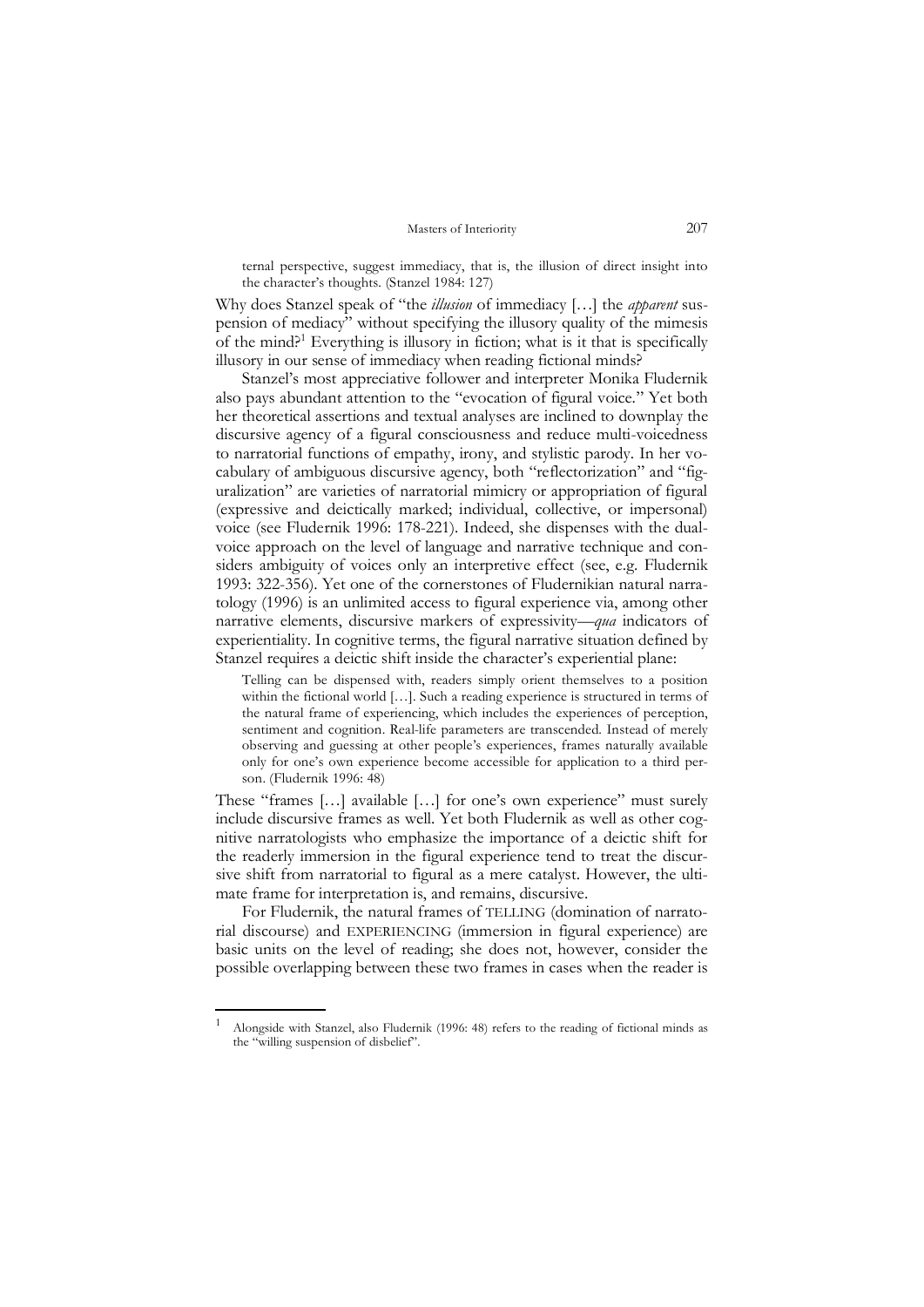confronted with a *figural narrative situation that displays diegetic qualities or appropriates narratorial functions.* In the notoriously double-voiced narration of *Madame Bovary* (1857), we find a sentence illustrating Emma's restlessness after Léon has left her alone with the stultifying company of her disappointing husband and the rest of the Yonville:

(1) Now the bad days of Tostes came back again. This time she thought herself far more unhappy: for she was experienced in sorrow, with the certainty that it would never end. *Any woman who had imposed such great sacrifices on herself could*  well be permitted a few fancies.<sup>2</sup> She bought a Gothic prie-dieu, and in one month she spent fourteen francs on lemons for cleaning her nails  $[...]$  (115; italics mine)

The cited passage opens with an undisputable occurrence of psychonarration (indirect "thought report"; see Cohn 1978: 21–57; Palmer 2004: 75-80), indicated by a linguistic marker of indirectness ("she thought herself...").<sup>3</sup> However, already the second sentence leaves the intentional stance somewhat ambivalent: who is of the opinion that Emma is "experienced in sorrow"? When we reach the third sentence ("Any woman who...") we are ready to give up insistence on linguistically marked speech categories, since what we are dealing with must be free indirect discourse camouflaged as narratorial judgement.

 Already the classical definitions of FID (by, for example, McHale 1978a and 1983, Pascal 1977, Ginsburg 1982) include such instances of discursive double-intention as in the sentence "Any woman who...": the utterance does not display any overt, linguistic or expressive markers of the character·s inner discourse but reads as a subjective construction of the storyworld only when considered in its narrative and thematic context (the *extra*linguistic markers that guide our *con*textual interpretation of the discursive agencies or voices *behind* the surface of language). After the breakthrough of 'Natural' and cognitive narratology, perennial questions raise their heads: Why give the subjective perspective of a character the

 $\frac{1}{2}$ In the French original: "Une femme qui s'était imposé de si grands sacrifices pouvait bien passer des fantaisies". (217) 3

As to Cohn's term "psycho-narration" and Palmer's notion of "thought report" it should be noted that both theorists in fact express a distrust of figural verbalizations of experience, which is partly in tune with my own assertions. For Cohn, it is precisely the narratordominated psycho-narration that allows for the most penetrating look "inside" fictional minds since the mode is independent of figural capacities of verbalization and introspection (Cohn 1978: 46, 56, 139–140). One crucial point in Palmer's critique of the classical speech category approach is the rehabilitation of the indirect modes of consciousness representation that, according to Palmer, are capable of rendering the non-verbalized component of fictional minds: for Palmer, consciousness representation involves "the whole mind" in its "social and physical context." (Palmer 2004: 76)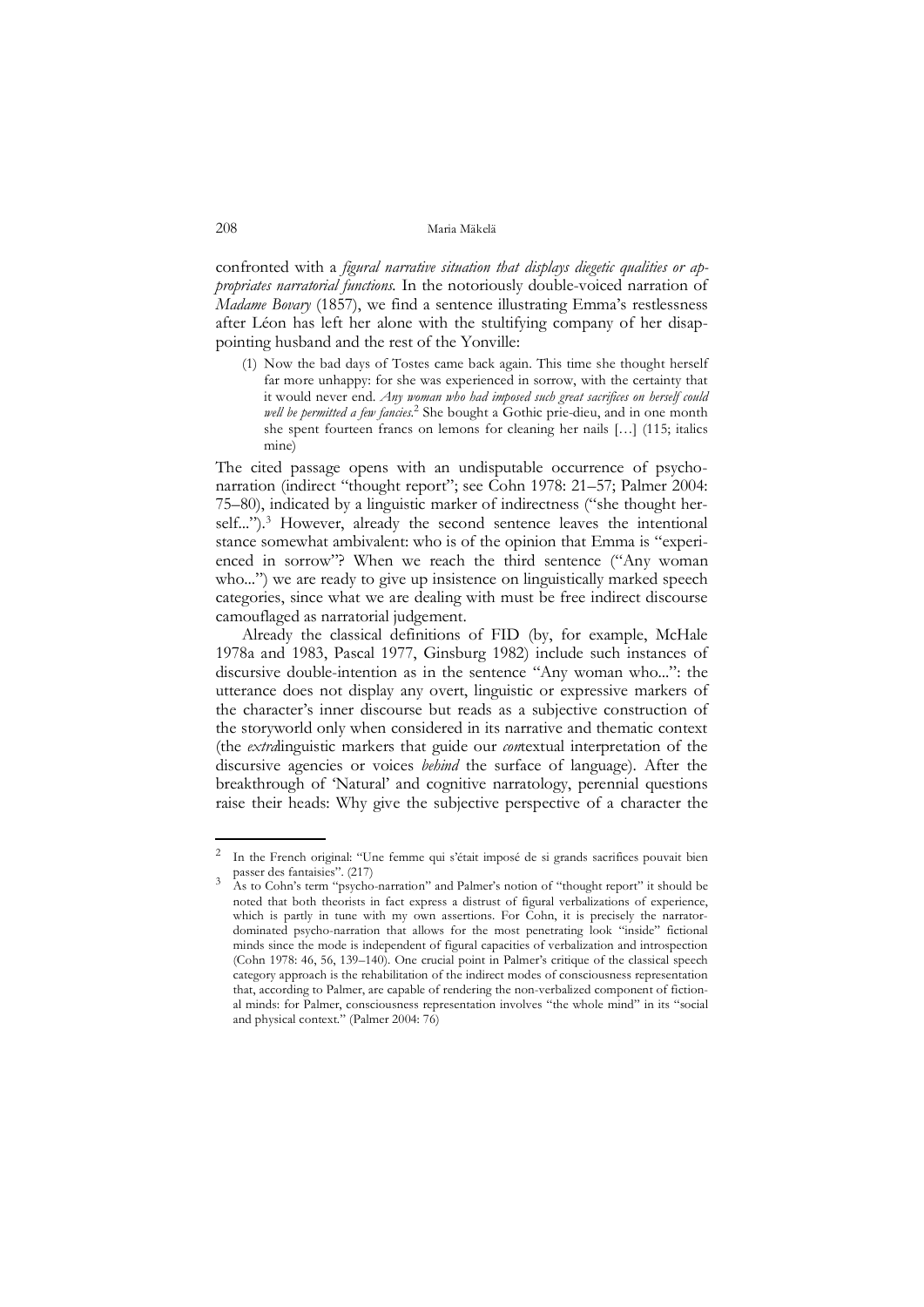persuasiveness of an objective report? Why must the identification of the subject behind the discourse necessarily be based on all sorts of extra evidence? Where is the fictional voice, if not in the utterance itself?

 I think that it is precisely at the face of such narrative instances as the Bovary example above that the cognitive-narratological approaches fall short, partly because of their insistence on such natural categories as TEL-LING and EXPERIENCING, partly because of their conviction that as all narratives, also any literary narrative is mainly concerned with qualia, of the "raw feels" of an individual, of the "what is it like to be x" quality of human experience (see esp. Herman  $2007: 256-257$ ). In these exhaustive approaches to mind and narrative the peculiarities of figural voice dissolve into "natural" readings: problematic discursive agency is overlooked in favour of establishing a firm experiential plane from which the feeling of being-in-the-fictional-world can emanate. Yet there is nothing raw in the sentence "Une femme qui s'était impose de si grands sacrifices pouvait bien passer des fantaisies," a sentence, which read in context is wrought with subjectivity. We do not enter Emma's consciousness all the way through; instead, we bump into an inner persuasion process, which, being verbalized in narrative discourse, comes disturbingly close to resemble an objective narratorial report—or even an authorial gnomic statement on how things *are* in the world. The passage seems to require more than an alternating application of the TELLING and the EXPERIENCING frame; we must appreciate literary narrative's capacity to activate these frames simultaneously—as well as the resultant unreliability of both frames.

In the following, I wish to argue that ambivalence of voices should not merely be reduced to either narratorial functions or to a challenge to dig out the truth about a character's truest motives, intentions or emotions. Ambiguous discourse may also give rise to figural takeovers that cannot be explained away by cognitive or rhetorical approaches. It will be argued that it is precisely the multi-layered communicational and discursive structure of narrative fiction that provokes the violations of that structure; the literary hierarchy of voices has inspired the writers as well as the readers to explore the nexus between mind, language and narrative in ways that are not completely compatible with our everyday cognitive mechanisms of understanding the world and each other.

 I will try to make my point with a simulated diachronic shift in the history of literary representation of figural voice. I will start with a couple of canonical examples from epistolary narration to highlight the fact that figural voice is much more than a literary extension of the theories and conceptions concerning the "real mind" or human subjectivity in general. I argue that, by having recourse to the epistolary first-person forerunners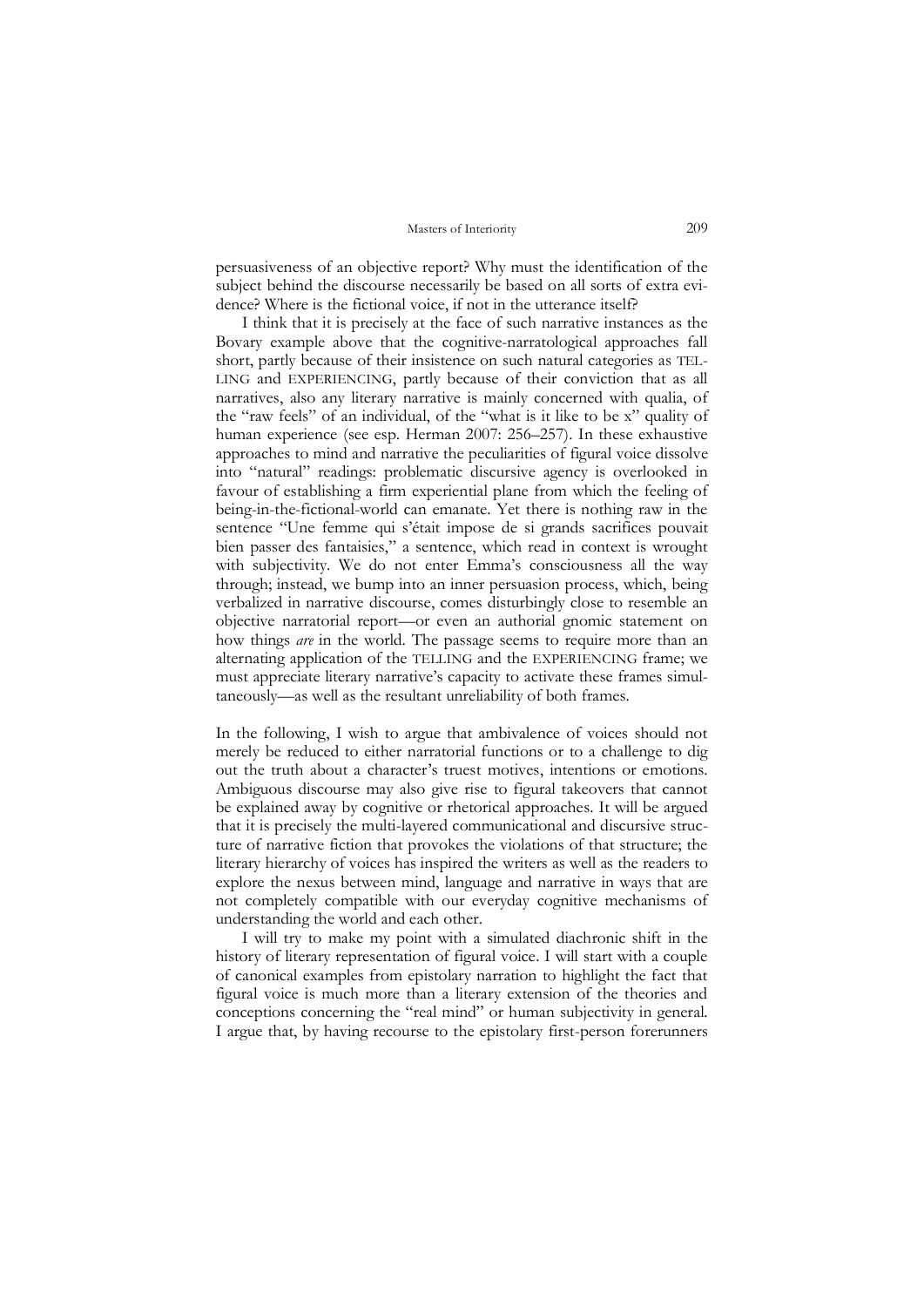of figural narrative situations, we are able to trace back the literary evolution of the "strangeness" of figural voice---- a strangeness that, at least partly, originates from a mind that is both *writing* and *written*. From epistolary fiction I move on to a very limited corpus of examples displaying ambivalent focalization and stylistically unmarked free indirect discourse in third person contexts. Fictional minds will be considered as displaying a distortedly dualistic angle to literary experientiality: (1) the allegedly *represented* consciousnesses appear as discursively mastering their own minds, appropriating narratorial functions and thus playing the ´willing suspension of mediacy" game on us readers; yet simultaneously (2) such diegetic mind games undermine fundamentally the entire mimetic agency of these figural consciousnesses and their existence as anything else but writing.

#### Epistolary Minds: Mediated Immediacy

(2) *O my dearest Father and Mother*,

LET me write and bewail my miserable hard Fate, tho' I have no Hope that what I write will be convey'd to your Hands!  $-$  I have now nothing to do but write, and weep, and fear, and pray; and yet, What can I pray for, when God Almighty, for my Sins, to be sure, vouchsafes not to hear my Prayers; but suffers me to be a Prey to a wicked Violator of all the Laws of God and Man! - But, gracious Heaven, forgive me my Rashness! O let me not sin against thee; for thou best knowest what is fittest for thy poor Handmaid! (98)

Here, to be sure, we have a beautiful exemplar of a fictional figural voice in distress—unmediated by any narratorial framing or temporal distance. Similarity to an unuttered voice of third person consciousness representation is made even more evident by the "eclipse of the confidant," a conventional rhetorical move in the epistolary novel: the writer's (the narrator's) discourse turns inward and the locus of the receiver (the narratee) appears to be empty. As Janet Gurkin Altman notes, such an eclipse is likely to occur whenever the letter-writer is going through an emotional turbulence. (Altman 1982: 57-59.) In the above example, the disappearance of the audience is made literal since the poor Pamela, kidnapped by her tormentor Mr B, will not be able to send the letter to her parents. Moreover, the heroine is convinced that even God himself ignores her prayers. Yet Pamela·s outburst cannot be considered as completely gratuitous, since the feminine master plan, which ultimately dominates over Mr B's stratagems, relies on the fact that Pamela knows Mr B to be reading her letters. A gap opens up for a non-mimetic reading of consciousness: the immediate distress appears as a discursively mediated fabrication.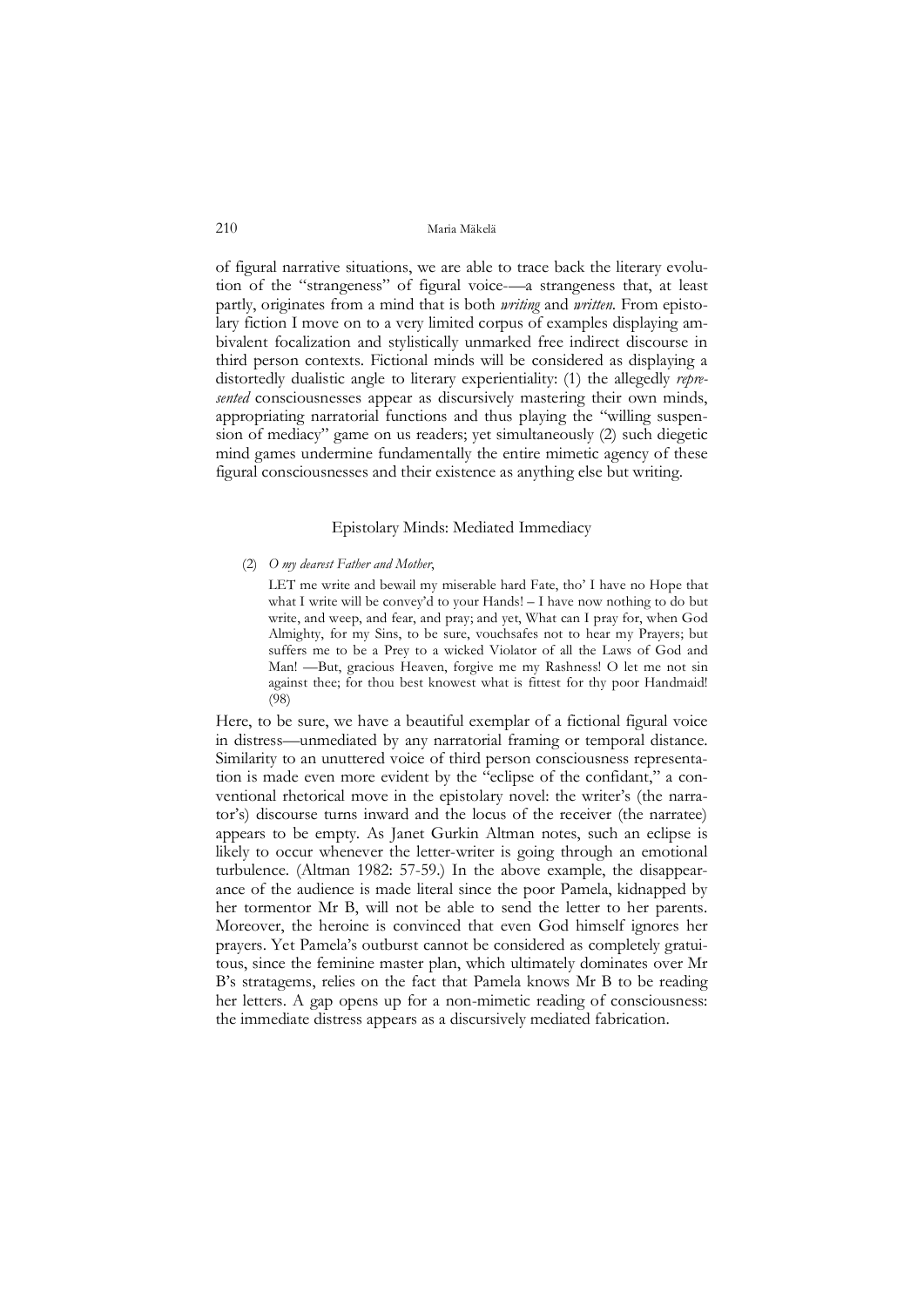The pioneering role of epistolary narration in consciousness representation has been only fleetingly considered by postclassical narratologists such as Fludernik (see 1996: 48), Zunshine (see 2006: 86), or Palmer (see 2004: 242-243). Moreover, if mentioned at all, epistolary narration's contribution to the evolution of fictional minds is considered to be it·s allowing of an "immediate access" to figural consciousness. Such a take on the epistolary clairvoyance echoes the words of the 18th century masters themselves, Samuel Richardson's famous and triumphant characterization in his preface to *Clarissa* ("the only natural Opportunity [...] of representing with any Grace those lively and delicate Impressions which Things present are known to make upon the Minds of those affected by them"; cit. McKeon 1997: 259) as well as Samuel Johnson's praise of Richardson's ability to "dive into the recesses of the human heart" (cit. Watt 1984: 261). A notable exception to this psychologically mimetic approach is offered by Joe Bray, whose study on the epistolary novel draws out the discontinuity between the perceiving self and the perceived self (Bray 2003: 16 passim)<sup>4</sup>; between the distressed captive Pamela and the Pamela who verbally constructs herself as her Lord's poor Handmaid. The outcome is a disturbing mixture of hysterical expressivity and persuasive rhetoric. According to Bray, "the impossibility and unseizability of the epistolary present" as well as the "constant interaction between the narrating self and the experiencing self" in the early modern epistolary fictions foreshadow the ambiguous voice and identity games (such as free indirect discourse) between the heterodiegetic narrator and the diegetic character displayed by later, realist and modernist novels (ibid. 19-28).

 Indeed, we may notice how some modes as well as recurring themes of epistolary narration seem to controvert the entire notion of figural voice as immediacy—let alone as quasi-authentic "experientiality"—or as a simulation of "raw feels." In Richardson's *Pamela*, Mr. B. repeatedly refers to Pamela as an "artful slut"; in a deceitful letter to Pamela's father, he makes an observation which many interpreters of the novel find to be quite apt: "with all her pretended Simplicity and Innocence, I never knew so much romantic Invention as she is Mistress of" (*Pamela*, 93). In fact, most of the literary letter writers are artful sluts. This can be said even of the very trendsetter of epistolary passion, sister Mariana in Guilleragues· *The Portuguese Letters* (*Les Lettres Portugaises*, 1669), whose verbalized anguishes have served as inspirations and examples for letter writers, both fictional and real, for centuries. As Joe Bray remarks, Mariana's frantically

l

<sup>4</sup> Also Janet Gurkin Altman's classical study (1982) dwells on the unnatural aspects of the epistolary mode as well as points out some recurrent epistolary homologies between modes of writing and thematic patterns.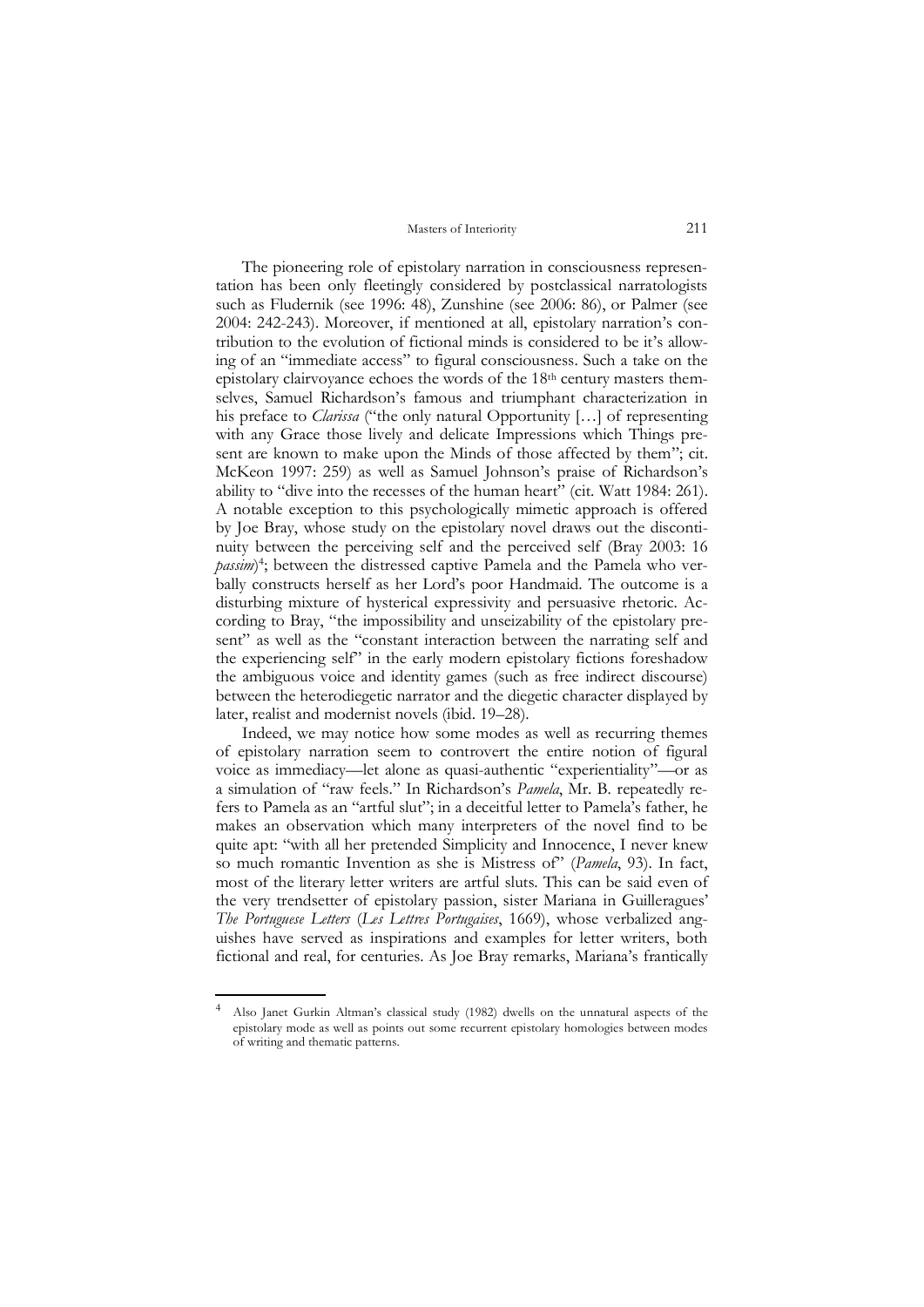emotional letters to the deceitful lover were read as close simulations of "natural" feminine passion and as models on how to verbalize unpremeditated sensations (Bray 2003: 29-30). Yet, as Bray goes on to claim, the letters display order in their disorder and reflect distance in their expressivity  $(31-32)$ . And when Mr. B refers to Pamela as a "mighty letter-writer," he does not only point to the unnatural volume of those letters but to the improbable skill they exhibit in their power to construct and manipulate interiority. Already this narrow evidence suggests that even the early exemplary texts of epistolary fiction foreground themselves the linguistic and narrative mediacy of the immediate.

 Yet, in the letters of Pamela and sister Mariana, the verbal mannerisms or the discursive façade of an ingénue figure are ultimately all that we have—these sentences *form* the figural interiorities and the literary experientiality that we readers are so keen on capturing. This paradox leads us to my central assertion: that the syntheticity of a textualized "inner voice" is an elementary part of literary fiction and does not get lost in translation from the first person epistolary form to the focalized third person narration of mainstream psychological realism. The earlier mentioned study by Joe Bray examines carefully the shaky relationship between the experiencing self and the writing self and suggests that this shakiness gets transferred into the ambiguous relationship between the heterodiegetic narrator and the experiencing character. However, I think something elementary gets lost if we—again—consider the problem of verbalization always to come down to the narrator-character controversy; I would claim that the figural voice's *internal* controversy lives on, just as well in the third person context as in the hysterical and yet well-composed voices of epistolary heroines. If we take this road (chose to emphasize figural functions over narratorial functions) we may conclude that in many narrative instances, the most productive ambivalence lies between the "voice" of an unmediated experience and the unavoidable sense of premeditation brought on by language, intentional structure and communicativeness.

 An illustrative example of bringing this ambivalence to an overtly thematic level is Choderlos de Laclos· *Les Liaisons dangereuses* (1782), where the notorious seducer Valmont makes an art of verbally fabricated passions. In letter No. 70, he describes the production of an emotionally charged and *seemingly* incongruous letter (No. 68) to Madame de Tourvel:

(3) I have therefore declined her precious friendship and insisted upon my claim to the title of lover. Since I am under no illusions as to the real importance of securing this title (though it might appear at first to be a mere quibbling about words), I took great pains with my letter and attempted to reproduce in it that disorder which alone can portray feeling. I was, at all events, as unreasonable as I was capable of being: for there is no showing tenderness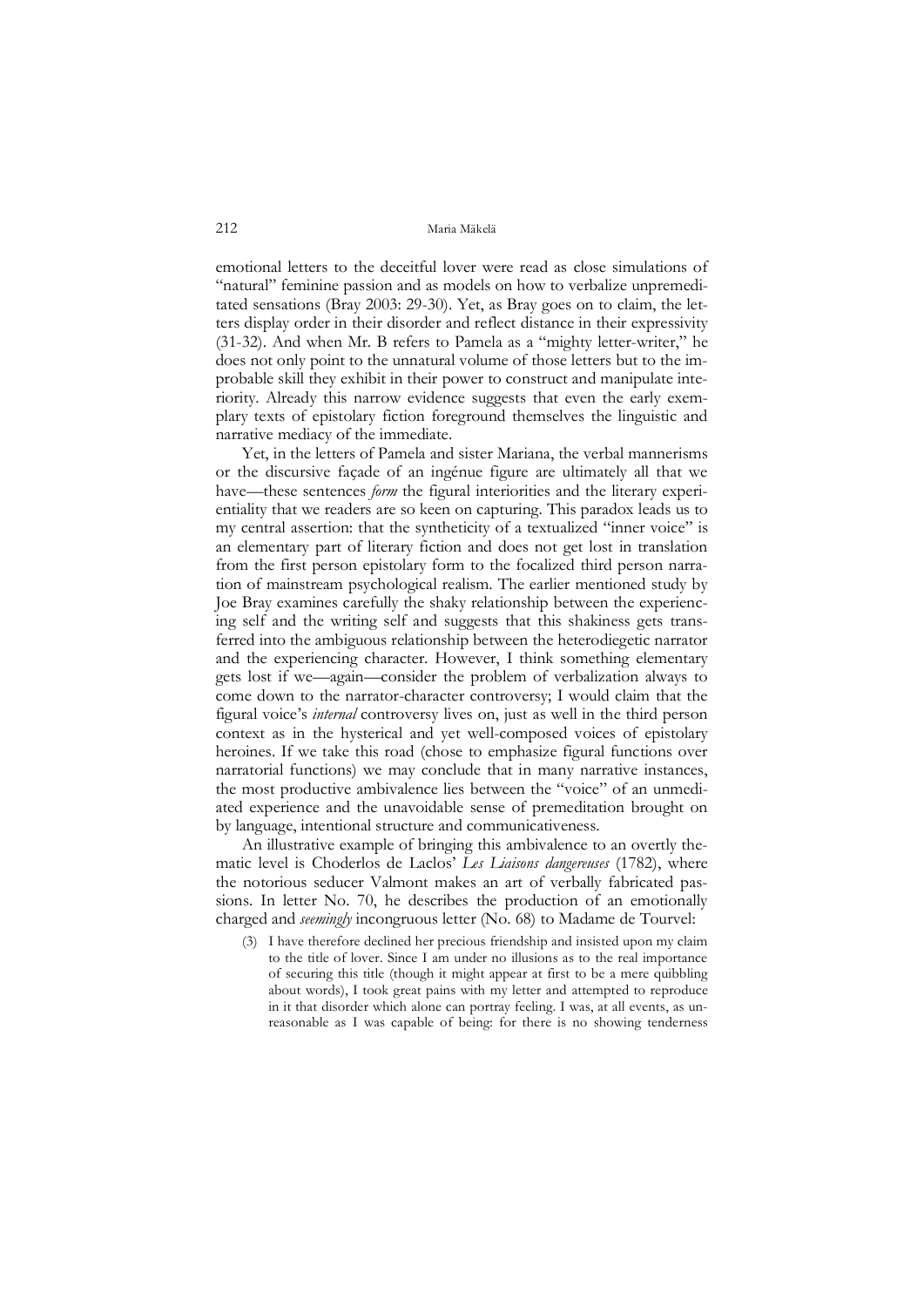without talking nonsense. It is for this reason, it seems to me, that women are better writers of love-letters than men. (150)

Valmont's calculated evocation of a figural voice and the disclosure of his methods form the most crucial metatext for the entire novel: the Richardsonian dive "into the recesses of the heart" proves a mere illusion produced by writerly conventions. Furthermore, Valmont's perception of (feminine) epistolary passions seems to suggest that there is *always* a method in textual madness; even in the final letter of the hysterical Madame de Tourvel, dictated from her death bed and addressed to no one particular. Her unrestrained flow of thought speaks to Valmont ("Cruel and malignant man..."), to her husband ("Return and punish an unfaithful wife") and to no one ("Where are the friends that love me, where are they?  $[...]$ No one dares come near me"). In Tourvel's letter, the irrationality of reference completes the eclipse of the (anonymous) confidant. And yet, it is in this letter where we find epistolary expressivity reaching its peak. Here we get to one of the greatest paradoxes of consciousness representation: how can one *express* anything without an audience?

Through this intrinsic turn in narrative communication the epistolary novel ushers in a new kind of figural voice. This voice represents a non-communicative and yet speaking subject and it comes to be thoroughly conventionalized by later novelistic techniques such as internal focalization, free indirect discourse and stream-of-consciousness narration. In terms of the narratological easy access fallacy, the *expressivity* of language gives rise to an uncensored figural experience. Yet something gets thrown away with the bathwater when narratologists turn from letters to consciousness representation: the *intentionality* behind an utterance, the pseudo-communicative nature of figural voice, the *artfulness* with which the unuttered emotion, experience or thought is formulated. Yet this ambivalence between immediacy and mediacy of expression (between Tourvel and Valmont) is already thematized in epistolary fictions: the experiential logic of epistolary narration is based on double-dealing between intentional structure ("art") and free expression ("life"). *This* controversy is the most salient legacy that the epistolary novel of the early modernity has passed on to our days: the notion of a constructed and mediated nature of written experience - not that of an immediate and amorphous one.

 When reading Laclos or Richardson, we may discern how the evocation of figural immediacy is deconstructed and the entire communicational design seems to loop from the rendering of "true" subjectivity back to the origins of fictional representation-that is, to authorial design. As Altman (1982: 105) notes, a recurrent theme in epistolary novels are letters as selffulfilling prophesies; the extratextual events are often scripted and man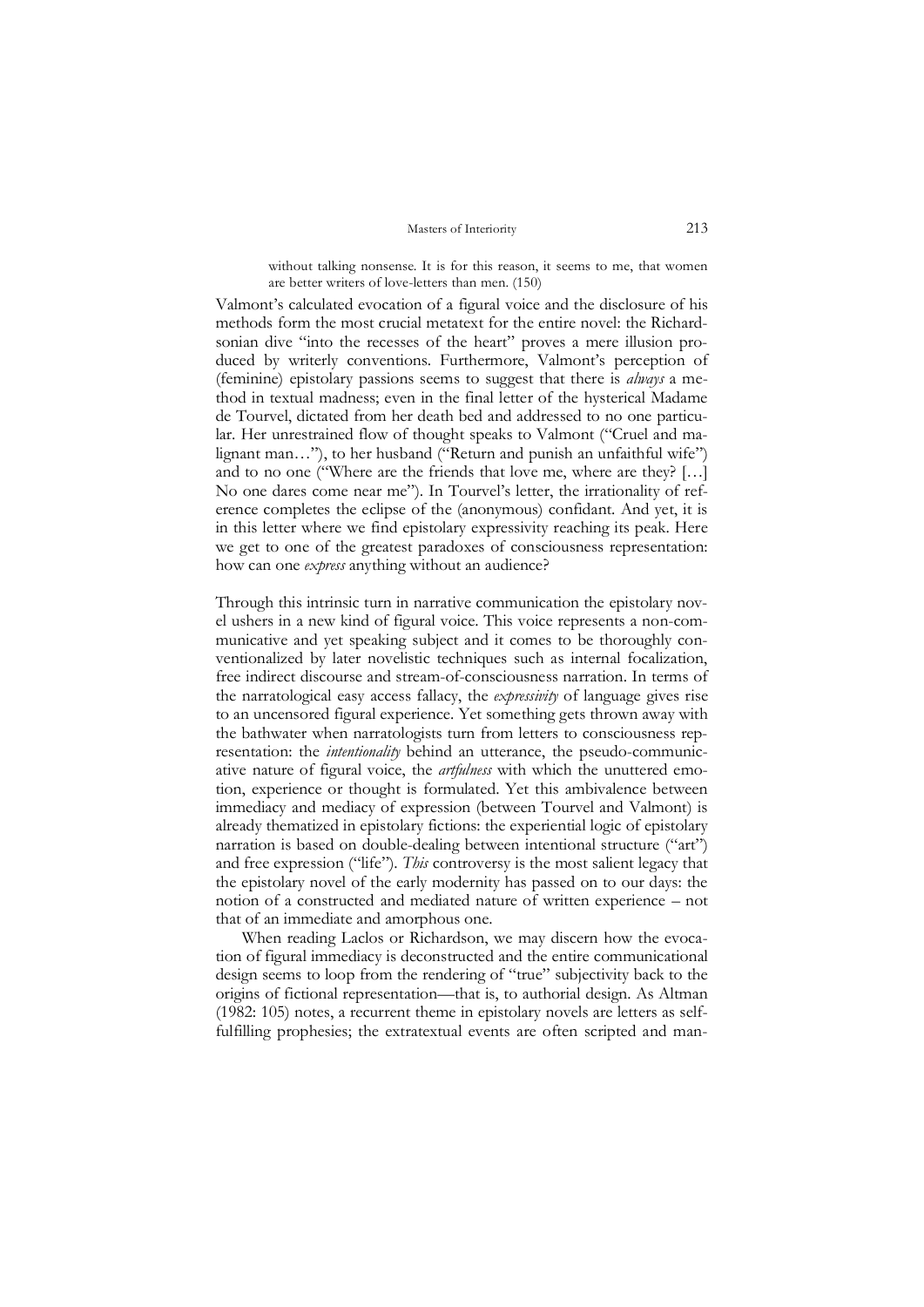oeuvred in letters that, at least for the unsuspecting diegetic reader, first appear as pure expressions of emotion. Here is Pamela's pen at work again:

(4) the unparalleled wickedness, stratagems, and devices, of those who call themselves gentlemen, yet pervert the designs of Providence in giving them ample means to do good, to their own everlasting perdition, and the ruin of poor oppressed innocence! (83)

Indeed, Altman parallels Pamela's "artfulness" and Mr B's ambivalent role play as her "reader" with the more explicit masterminding of Laclos' characters: "B's consciousness of Pamela's letters as her "novel," *their* novelwhich he reads and yet is an agent in-resembles Valmont's and Merteuil's awareness of themselves as creators and readers of their own story" (Altman 1982: 105). The above example (4) shows Pamela (again) in distress, and *yet* at her most authorial, occupying the discursive locus of an 18th century intervening and judging narratorial voice. As a discursive Trojan horse, she appropriates the pre-modern narratorial convention of an *exemplum* and constructs herself as the proverbial virtuous victim *while simultaneously representing one.* Consequently, the elements that narratologists lump together under the term "expressivity"<sup>5</sup> such as exclamations  $($ "O...!") and the breathless syntax reappear to us as means to a narrative end.

One is led to ask: why would all the "artful sluts" stop discursive manoeuvring when cast into the third person context, even though this modern position might—at a first glance—imply the narrative role of a mere innocent victim (of representation)?

### Unmarked FID: Downplaying of Discursive Agency and Appropriation of Narratorial Conventions

Madame de Lafayette's *La Princesse de Clèves* (1678), the allegedly first "psychological novel", plays the role of an intermediary between epistolary forms and modern consciousness representation. Indeed, the novel itself seems to be a work in progress, representing concretely the historical transition from the external to the internal focalization and from first person to third person experientiality. We may find one striking example that displays this change in an ingeniously formed nutshell: a letter, followed by an ancestral occurrence of free indirect discourse. The case is that of an anonymous letter which circles around the court of Henry II and arouses admiration and upheaval; the letter is mistakenly thought to be addressed

<sup>5</sup> On the slackness of the narratological uses of this term, see Jongeneel 2006.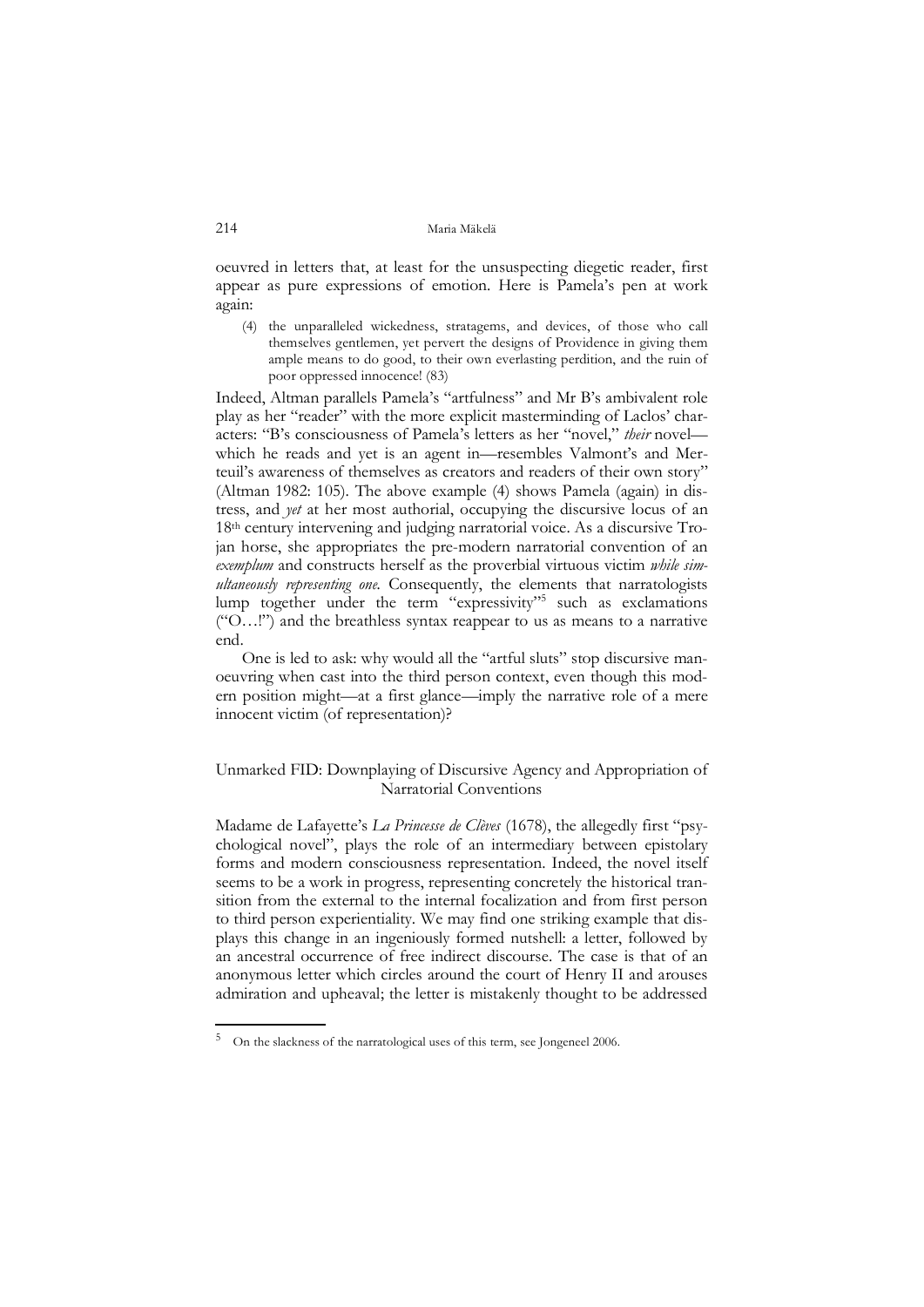to the Duke of Nemours by a jealous mistress; and it misleads Madame de Clèves to read it as an evidence of Nemours' false-heartedness in the affections he has been showing to her.

(5) [From the anonymous woman·s letter:] never was grief equal to mine; I thought you had the most violent passion for me, I did not conceal that which I had for you, and at the time that I acknowledged it to you without reserve, I found that you deceived me, that you loved another, and that in all probability I was made a sacrifice to this new mistress. [...]I was of opinion that if anything could rekindle that flame, it would be to let you see that mine was extinguished, but to let you see it through an endeavour to conceal it from you, as if I wanted the power to acknowledge it to you: this resolution I adhered to; but what a painful decision and how difficult, once I had seen you again, to put into practice! (59)

Madam de Clèves read this letter, and read it over again several times, without knowing at the same time what she had read; she saw only that the Duke de Nemours did not love her as she imagined and that he loved others who were no less deceived by him than she. What a discovery was this for a person in her condition, who had a violent passion, who had just given marks of it to a man whom she judged unworthy of it, and to another whom she used ill for his sake! Never was affliction so cutting as hers [...] in short, she thought of everything that could add to her grief and despair. What reflections did she not make on herself, and on the advices her mother had given her! How did she repent, that she had not persisted in her resolution of retiring  $[...]$ . (60-61)

The content—and more remarkably, the *form*—of the letter are perplexing enough to give rise to a pioneering narrative mode such as FID. Since this is but an early manifestation of the mode, the extradiegetic narrator's empathetic voice (or psycho-narration /thought report) dominates—"What a discovery was this...!"—and we may sense how the figural voice emerges only gradually from the narration: "... and to another whom she used ill for his sake!". It is almost as if we were let to read how FID is *born* as a result of discursive pairing between the authorial and the figural; springing from mere hypotheses made by the narrator, then growing towards the narrator's empathizing and imitating exclamations—and gradually evolving into a discourse that actually reflects the form of thoughts as they appear to the experiencing mind.

 Yet I would also claim that it is a justifiable interpretive move to foreground the figural discursive component from the very beginning. It is the preceding letter that provides us with the most crucial frame: if we compare the letter's syntax and the expressions to those in the following third person passage, we may notice striking similarities: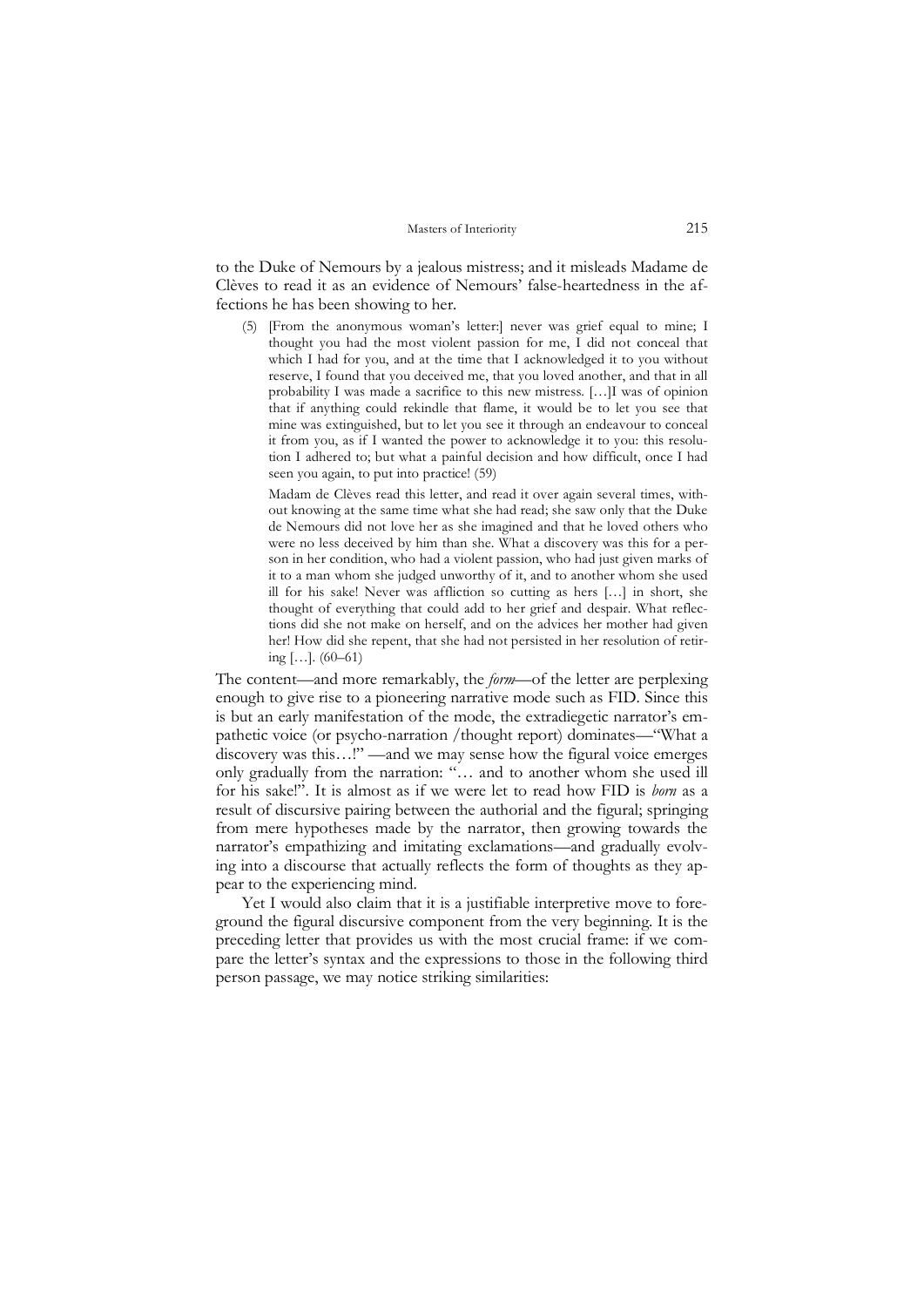[The letter:]

never was grief equal to mine *Jamais douleur n·a été pareille à la mienne.*

I thought you had the most violent passion for me, I did not conceal that which I had for you, and at the time that I acknowledged it to you without reserve, I found that you deceived me, that you loved another

*Je croyais que vous aviez pour moi une passion violente; je ne vous cachais plus celle que M·avais pour vous et, dans le temps que je vous la laissais voir tout entière, j·appris que vous me trompiez, que vous en aimiez une autre*

this resolution I adhered to; but what a painful decision and how difficult, once I had seen you again, to put into practice!

*Je m·arrêtai à cette resolution; mais qu·elle me fut difficile à prendre, et qu·en vous revoyant elle me parut impossible à executer!*  [The reaction:]

never was affliction so cutting as hers *Jamais affliction n·a été si piquante et si vive.* 

who had a violent passion, who had just given marks of it to a man whom she judged unworthy of it, and to another whom she used ill for his sake!

*qui avait une passion violente, qui venait G·en donner des marques à un homme qu·elle en jugeait indigne et à un autre qu·elle maltraitait pour l·amour de lui!* 

What reflections did she not make on herself, and on the advices her mother had given her! How did she repent, that she had not persisted in her resolution of retiring.

*Quels retours ne fit-elle point sur elle-même! quelles réflexions sur les conseils que sa mère lui avait donnés! Combien se repentit-elle de ne s·être pas opiniâtrée à se séparer du commerce du monde.* 

In fact, it seems that Madame de Clèves *absorbs the art of the letter-writer* to convey her own experience—the alleged uniqueness of it ("Jamais affliction n'a été si piquant et si vive"). Yet, ironically, we as readers see the two women's anxieties as juxtaposed—and as identical ("Jamais douleur n'a été pareille à la mienne"). Their passions are not unique but schematic, at least when verbalized. The third person consciousness representation imitates the passionate syntax of the letter as well as the exclamation "Com $bien/Que...$ !"—a structure that later became a conventional marker of free indirect discourse in French. In this early context, however, the sentences such as "Quelle vue et quelle connaissance..." or "combien se repentit-elle ... " remain doubly-voiced in a very peculiar manner because they foreground both the figural expressivity and the hypothetical nature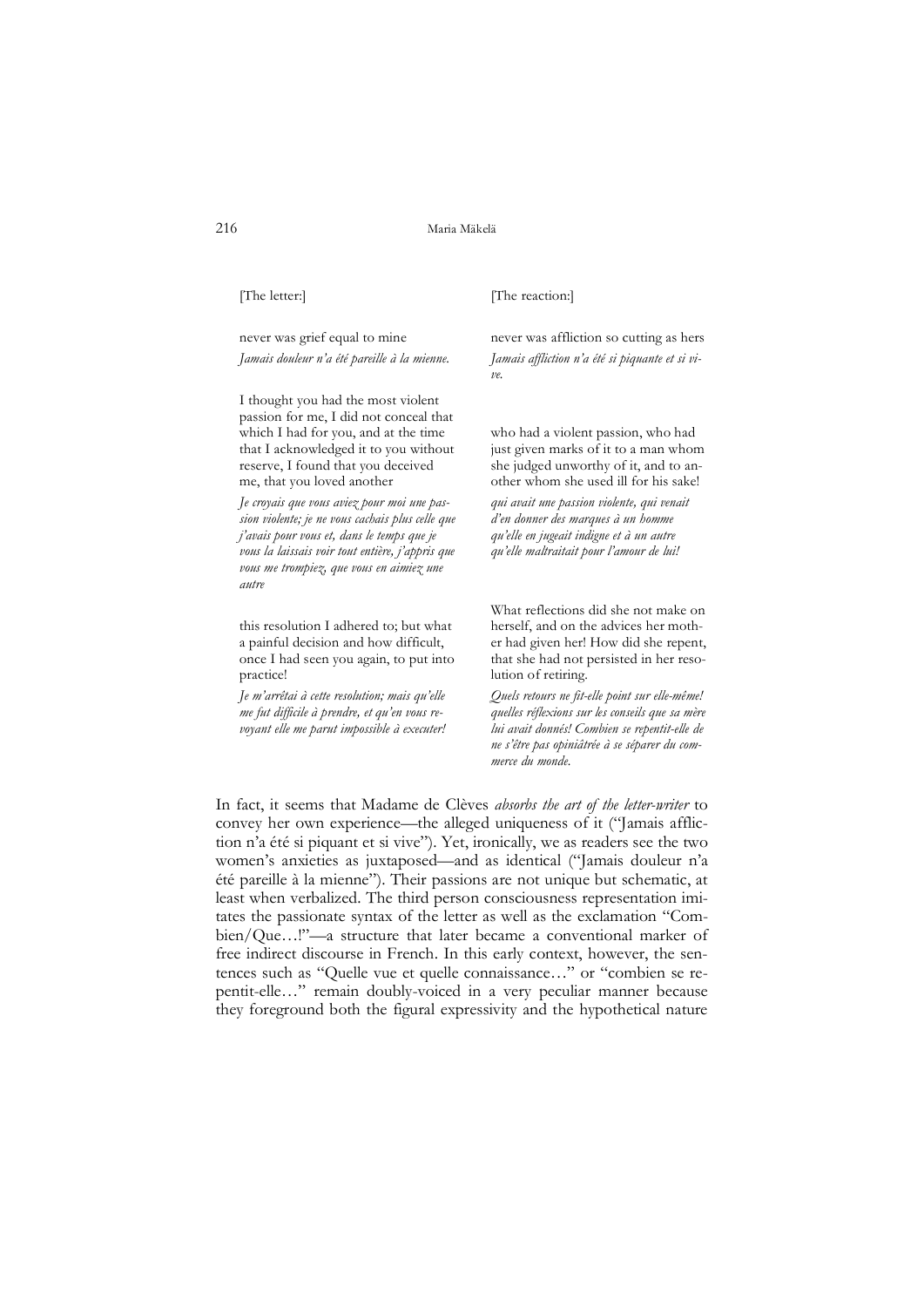of figuralization. We could actually interpret the narrator as *asking*, rhetorically: "combien  $-$ ", "quelle vue  $-$ ".

 Ultimately, the ambivalence between the narratorial and the figural can be seen as culminating in the sentence "never was affliction so cutting as hers." It offers the reader a seemingly objective report of the unequalled emotional load of the heroine—of a woman throughout the novel characterized as, indeed, a *sui generis* case both in appearance as in character. However, in its narrative context, the sentence gains in figural expressivity at the expense of objectivity. The letter's exemplary dame in distress suggests a reading where the incomparability and uniqueness of Madame de Clèves' shock is the heroine's *own* interpretation—just as the following sentences are the result of her misguided conclusions (we learn later that the letter was not addressed to Nemours and all the emotional fuss was unnecessary-a fact that the chronicler-narrator of La Fayette was well aware of all along).

 Moreover, such wavering between uniqueness and schematicity, between expressivity and authorial design is one of the trademarks of the courtly (literary) traditions in which La Fayette herself lived and from where she found her inspiration. As Mary Jo Muratore has noted in connection of her La Fayette study, the courtly life of the 16th and the 17th century was dominated by *exemplaires*: the perfection of one's conduct *as well as of one's inner life* was to be accomplished by imitating superior examples (Muratore 1994: 94–95). In *La Princesse de Clèves*, the virtuous heroine who, even after her husband's death, rejects Nemours and dies in a monastery, becomes the absolute "exemple inimitable." Yet, before that it is the letter-writer who sets the *literary* example for passion and true interiority: the found letter is introduced to the court as a masterpiece both in writing and in sentiment, as "the finest letter that was ever writ". The art of emotion is reduced to the art of writing, and when transferred (or copied) into the third person context of Madame de Clèves' affliction, this art of verbally mastering one's interiority translates into an uncanny figural voice, which is simultaneously the producer and the result of consciousness representation.

We may also be reminded of Madame de Clèves' successor Emma Bovary and our introductory example (2) where the sentence "Any wom-

<sup>6</sup> Indeed, a post-Lafayettean pattern of emotional letters giving rise to turbulent free indirect discourse can be traced from Goethe's *Elective Affinities* (1809) and Austen's *Pride and Prejudice* (1813) to Pushkin·s *Eugene Onegin* (1828-32). Pascal 1977: 39 offers an illustrative example from Goethe (but does not consider the connections between FID and the preceding epistolary expression): "This last expression flowed out of his [Eduard's] pen, not his heart. Yes, as he saw it on paper he began bitterly to weep. In one way or another he was to renounce the happiness, yes the unhappiness, of loving Ottilie!"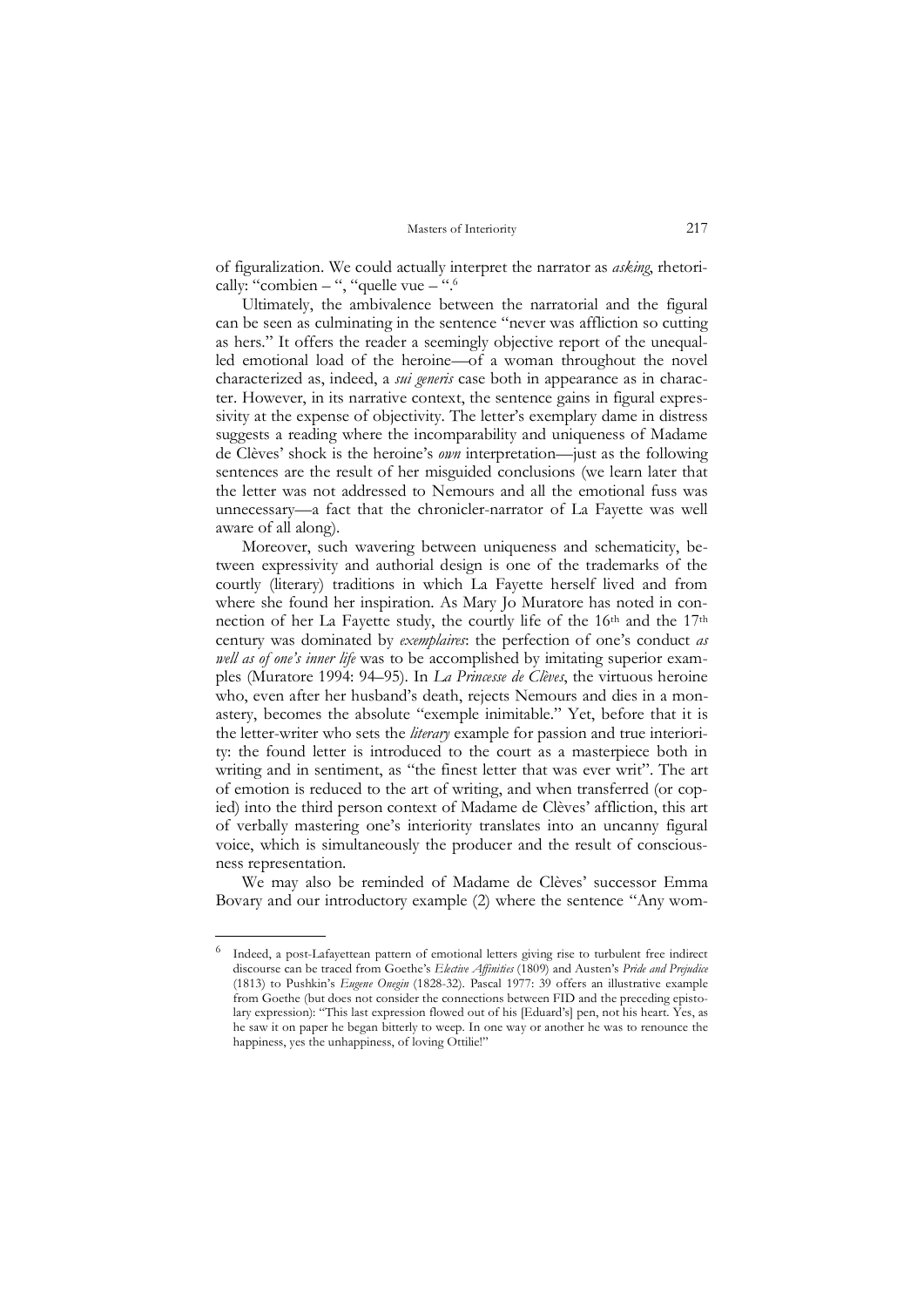an who had imposed such great sacrifices on herself could well be permitted a few fancies" occurs. Might there be something similar going on in La Fayette's narration, even in the seemingly most objective evaluations such as "What a discovery was this for a person in her condition...!"? Another point of contact can be found in the example (4) where Pamela writes about Mr. B's "stratagems [...] to the ruin of poor oppressed innocence". Just as Pamela takes on an authorial tone in the midst of persecution and crisis, also Madame de Clèves and Emma gain authority for their subjective constructions by applying the narratorial convention of making a character (themselves) an exemplum. All the three heroines are "Mistresses of romantic Invention," as Richardson's Mr. B would put it, and derive the language of their experience from literary exempla; yet only one of them is writing.

The rub with FID is, as noted by several literary theorists, that more than often it appears as unmarked by linguistic or expressive signals, and yet does not go unnoticed by the readers. As Cohn herself points out, FID is still relatively easy to tell apart from other modes of consciousness representation but often impossible to distinguish from the allegedly reliable narratorial report (Cohn 1978: 106). Sentences such as "Never was affliction so cutting as hers" or "Any woman who had imposed such sacrifices on herself..." jumble the logic of mimesis and diegesis, of figural and authorial (cf. Ginsburg 1982 and Ron 1981). What has gone largely unnoticed is the fact that narrative literature teems with "artful bitches"characters in the diegetic fictional worlds—who take advantage of this available discursive loophole in order to establish their own idiosyncratic version as a preferable truth.

Roy Pascal's commentary on what he calls "narrative usurpation" crystallizes the uneasiness that narratologists experience with such disrespect towards the hierarchy of voices. When analyzing consciousness representation in *Madame Bovary*, Pascal fixes his critical eye on descriptions of Emma·s sensations that are *too* artistically accomplished to render a realistic image of Emma's imagination. (Pascal 1977: 103-111) Furthermore, when approaching modernist texts, Pascal recognizes the *opposite* tendency: to give the figural voice the persuasiveness and apparent authority of narrator's discourse. Yet Pascal is reluctant to theorize this phenomenon any further in the framework of his "dual voice hypothesis". (Ibid. 108) As McHale (1978b: 400) notes, Pascal fails to appreciate Flaubert's resistance to "the interpretive strategy by which we assign impressionism to a character's vision". As I have been trying to demonstrate, this narratological disinclination towards thematically potential narrative takeovers is manifest in its reverse meaning as well, as the "easy access fallacy". Yet the au-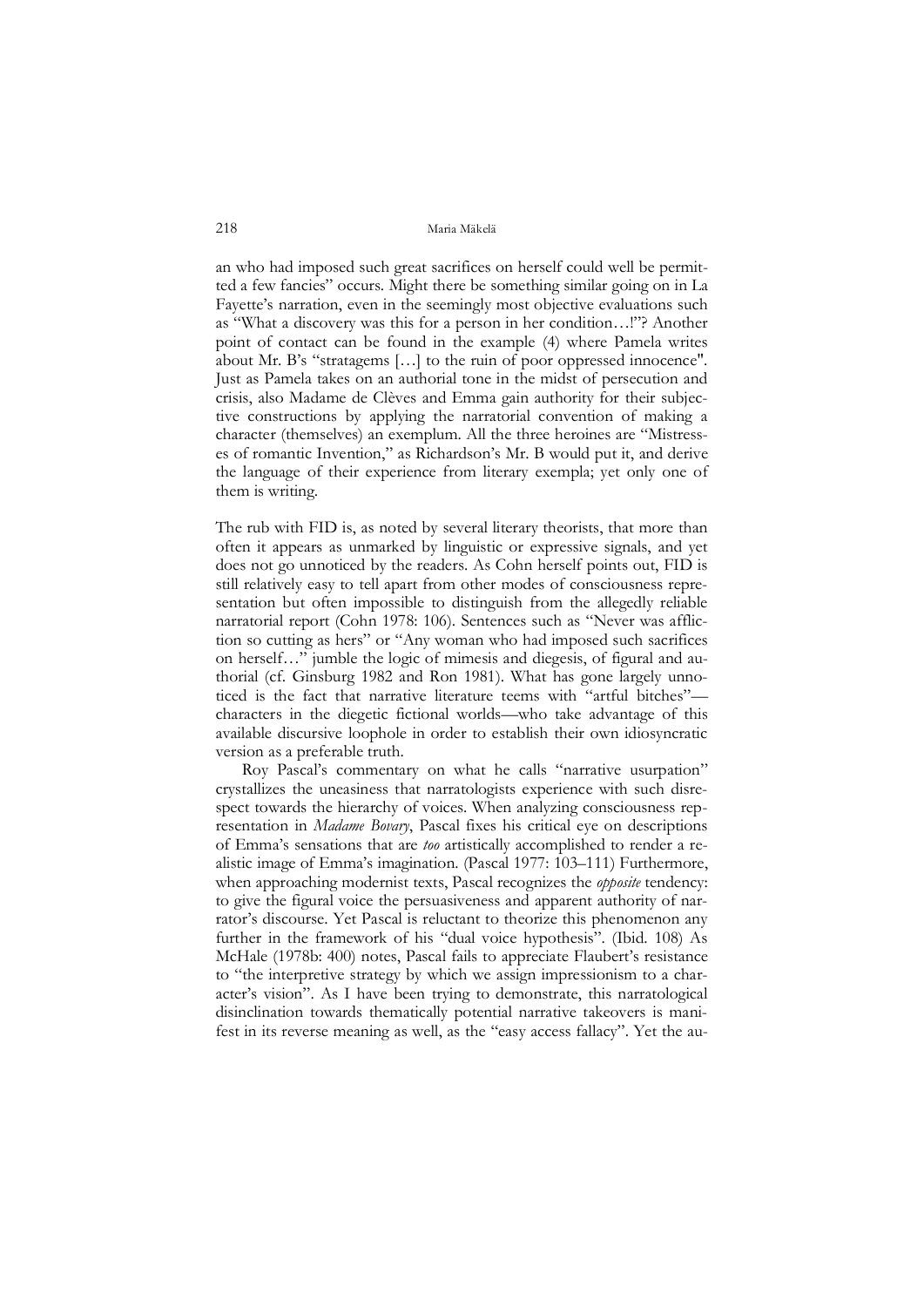thorization and pseudo-communicativeness of figural voices are not merely stylistic blunders that dilute the effects of psychological realism: they are the paradoxical *essence* of psychological realism.

 Such downplaying of discursive agency is thematically and formally titillating precisely because it momentarily deconstructs what is conventionally regarded as the communicational hierarchy of the literary narrative. Furthermore, these loopholes are in a contrapuntal relationship to the evolution of recurrent literary themes: the double standards of virtue (*Pamela*); the conflict between individual experientiality and shared conventions of narrativization (*La Princesse de Clèves*); or the anxiety of language and literary communication (*Madame Bovary*). Thus the impression of a figural consciousness "writing their own novel" should not be regarded merely as a discursive side effect; on the contrary, the figure of the pseudo-hysterical "artful slut" or that of the "(over)narrativizing focalizer" are recurrent literary tropes produced in the interplay between narrative techniques and thematic foregrounding.

 Every time one addresses overlapping discourses in a novel one name should—and will—come up: the indie-theorist Bakhtin is closely connected to the arguments I am defending in this article. For Bakhtin, as well, novelistic techniques are deeply rooted in writing—and silent reading which leaves the construction of voice(s) to the reader (Bakhtin 1981: 3; see also Lock 2001: 7-77).<sup>7</sup> It has been suggested that Bakhtin is, in fact, more "graphocentric" than Derrida (Robert Cunliffe, cited in Lock 2001: 71). Yet what prevents me from simply embracing Bakhtin·s dialogism and accepting a sentence such as "Any woman who had imposed such great sacrifices on herself could well be permitted a few fancies" as a mere locus of an eternal heteroglossia, of an unresolved play of subjectivities (cf. Bakhtin 1981: 324-325; "another speech in another's language"; see also Grishakova in this volume) is that the Bakhtinian angle to doublevoicedness ignores the interplay between the "freedom" of free indirect discourse and the suggested hierarchy of narrative agents that contravenes it. In my view, the most significant novelistic dialogue is conducted between the possibility and the *impossibility* of dialogue between narrative agents on different diegetic levels; it is the hierarchical backdrop of novelistic communication against which the discursive freedom-or the unencumbered nature of the written word—is played. Consequently, as much as I sympathize with Lars-Åke Skalin·s arguments in the present volume on the peculiarity of fictional (non-)communication, I cannot fully em-

l 7

The Bakhtinian notions about the novel as an emphatically written genre tie in with the early theories of free indirect discourse as "unspeakable" and as such (exclusively) a novelistic mode (see Bally 1912 and 1914, Voloäinov 1986: 136-159 , see also Lock 2001: 80-83).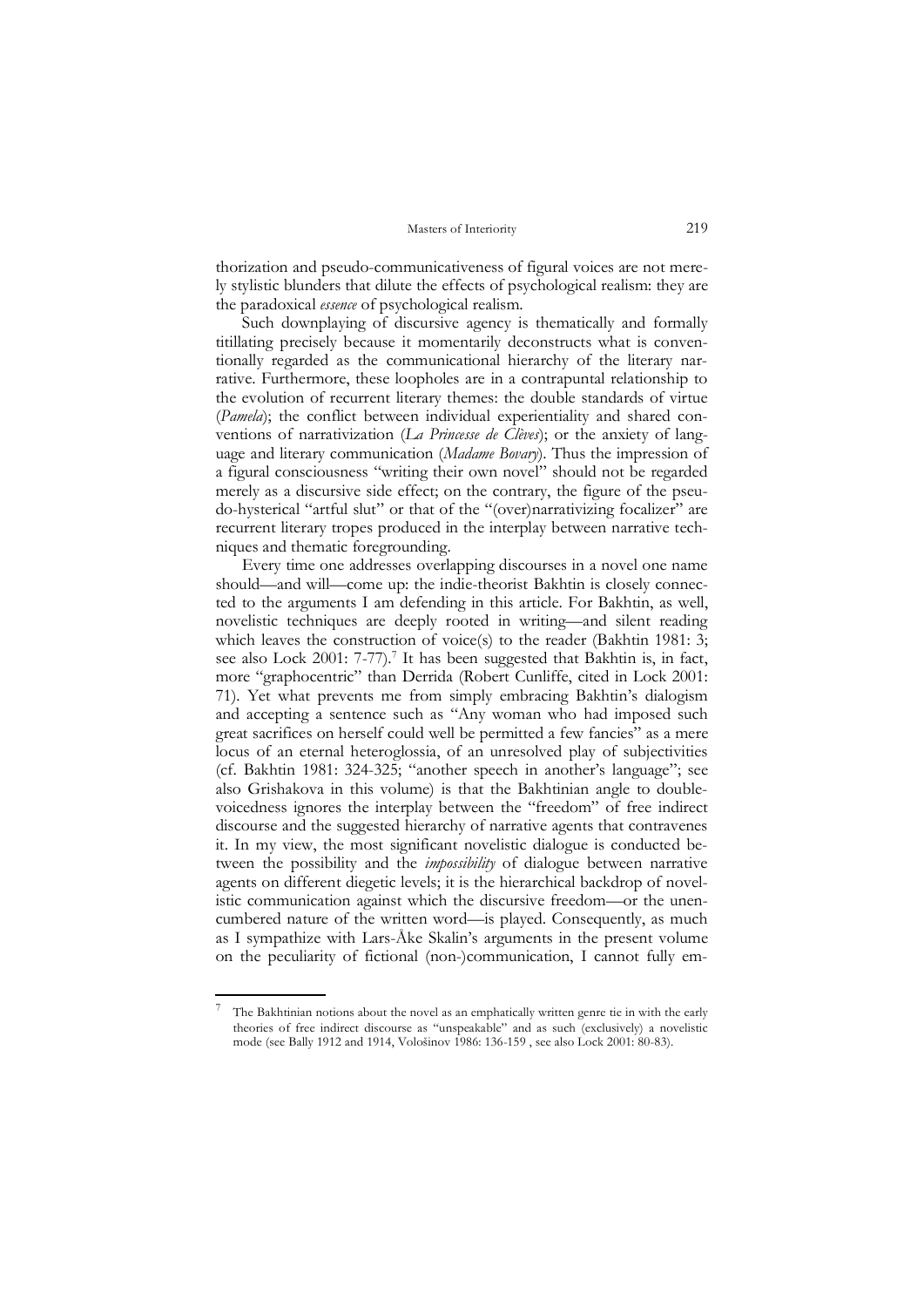brace his notion of third-person literary narratives as elementarily *tellerless*: the uncanny intentionality and rhetorical design of figural voices is created in a dynamic dialogue with the constructed narratorial position. Furthermore, the thematic potential of narrative usurpation and exploitation attests to the *readerly intuition* of an underlying structure of voices. To interpret Emma Bovary or the Princess of Clèves as "artful sluts" reaching for narrative authority is to presuppose an "upper" and a "lower" discursive agency (the authority of the narratorial report and the controversiality of local truths). In short, we cannot say that literary discourse or literary interpretation is a play if we do not recognize the bricks with which one plays; and the alleged hierarchical structure, to my mind, is one of the most fundamental bricks.

At this point it may be warranted to turn to a late modern text which obviously flaunts the figural discursive takeover, bringing heterodiegetic narratorial functions to the verge of omission—and we should turn to this narrative precisely in order to reflect on the interpretive effects it *shares* with the allegedly more authorial "traditional" novels and their conventional use of free indirect discourse.

J.M. Coetzee's *Disgrace* (1999) begins with an iterative framing of the protagonist's habitualities as a 52-year old divorcé:

(6) For a man of his age, fifty-two, divorced, he has, to his mind, solved the problem of sex rather well. [...] Soraya is tall and slim, with long black hair and dark, liquid eyes. Technically he is old enough to be her father; but then, technically, one can be a father at twelve. He has been on her books for over a year; he finds her entirely satisfactory. (1)

In all its innovativeness, Coetzee's novel is indebted to the long tradition of those ambiguous figural voices that appear as if "narrated" inside someone's head and yet being caught in the middle of their experiential confusion.<sup>8</sup> The contradictory effect is amplified by the use of present tense and unpredictable changes between singular and iterative narration. Thus the literary frame of epistolary tension between experiencing and transcribing (or fabulating) lives on even more forcefully than in conventional FID narration. The Coetzeean present-tense-third-person narrative situation allows for exquisite changes from temporarily unanchored interpretation and value judgements ("He is all for double lives, triple lives, lives lived in compartments" (6)) to reports on singulative, temporarily marked sequences ("Then one Saturday morning everything changes" (6)).

l 8

As in the double temporality reflected in a sentence describing a filmed dance performance, Lurie is showing to his young student mistress: "the instant of the present and the past of that instant, evanescent, caught in the same space".  $(15)$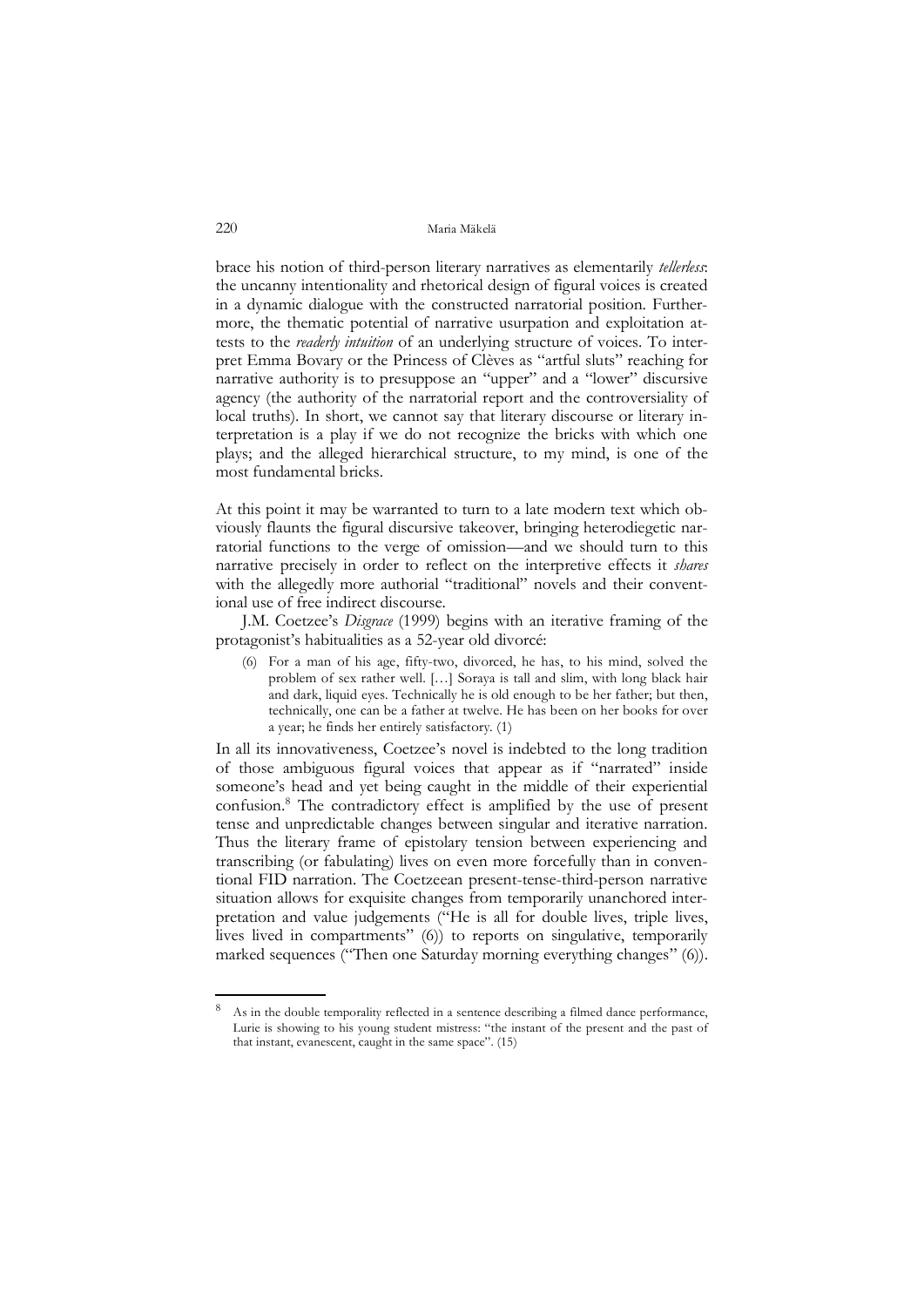Yet many thought acts of the protagonist David Lurie are left lingering between iterative and singulative. Especially his (reoccurring?) moments of insight (´His needs turn out to be quite light, after all, light and fleeting, like those of a butterfly" (5)) are a constant source of ambiguity: is he really a master of his existentially lingering way of life, or is his confusion only shallowly covered by his eloquence?

 Temporal changes and third person reference suggest extradiegetic manoeuvring behind the scenes of *Disgrace*: in fact, at a first blush, the narrative situation resembles conventional psycho-narration. In the same conventional vein, the present tense reinforces the protagonist's role as the receiver of unmediated sensations and not as a retrospective organizer of experience. By definition, then, we should have the extradiegetic narrator to verbalize, organize and summarize the thoughts of the focal character in a manner typical of analytic psycho-narration—even if occasionally resorting to free indirect quotation of thoughts already verbalized in the character's mind. Narratorial functions are not the way to approach the ambiguities in Coetzee's narration, however. Any classical approach to the use of free indirect discourse or psycho-narration in this novel would find ample evidence of both sympathy and irony towards the inner life of Lurie, but it would be redundant to attribute these stances to narratorial intentions, since Lurie himself, a professor of literature and communication, seems perfectly capable of being the empathizer as well as the shrewdest ironizer of his own discourse—and more troublingly, the apparently "narratorial" discourse. A recurring stylistic feature in the narration of Lurie's experiential flux is a search after *le mot juste*: ´a moderate bliss, a moderated bliss" (6), "this daughter, this woman" (62), "to pass him tools--- to be his handlanger, in fact" (136), "Her hips and breasts are now (he searches for the best word) ample" (59). This apparently hesitant verbalization of experience gives rise to contradictory effects, that of almost autistic repetition and that of intentional poeticization: "A ready learner, compliant, pliant" (5). The mind of Lurie appears both as an unedited flux and as a conscious, even artistically motivated editor of language.

 If we take another look at the beginning of *Disgrace*, we may notice how the authorial schematization of one's own experience, already at play in the minds of Emma, Pamela and Madame de Clèves, is given another ironic twist. The focalizer-character's tendency to assume narratorial activities is clear from the outset: the conventional expositionary mode that introduces the protagonist with the help of familiar categories ("a man of his age, fifty-two, divorced") is already focalized through Lurie: internal focalization is indexed by the absence of the protagonist's name ("...he has, to his mind..."). Moreover, as we read on, we conclude that the evocation of prototypes and even the reference to the subjective nature of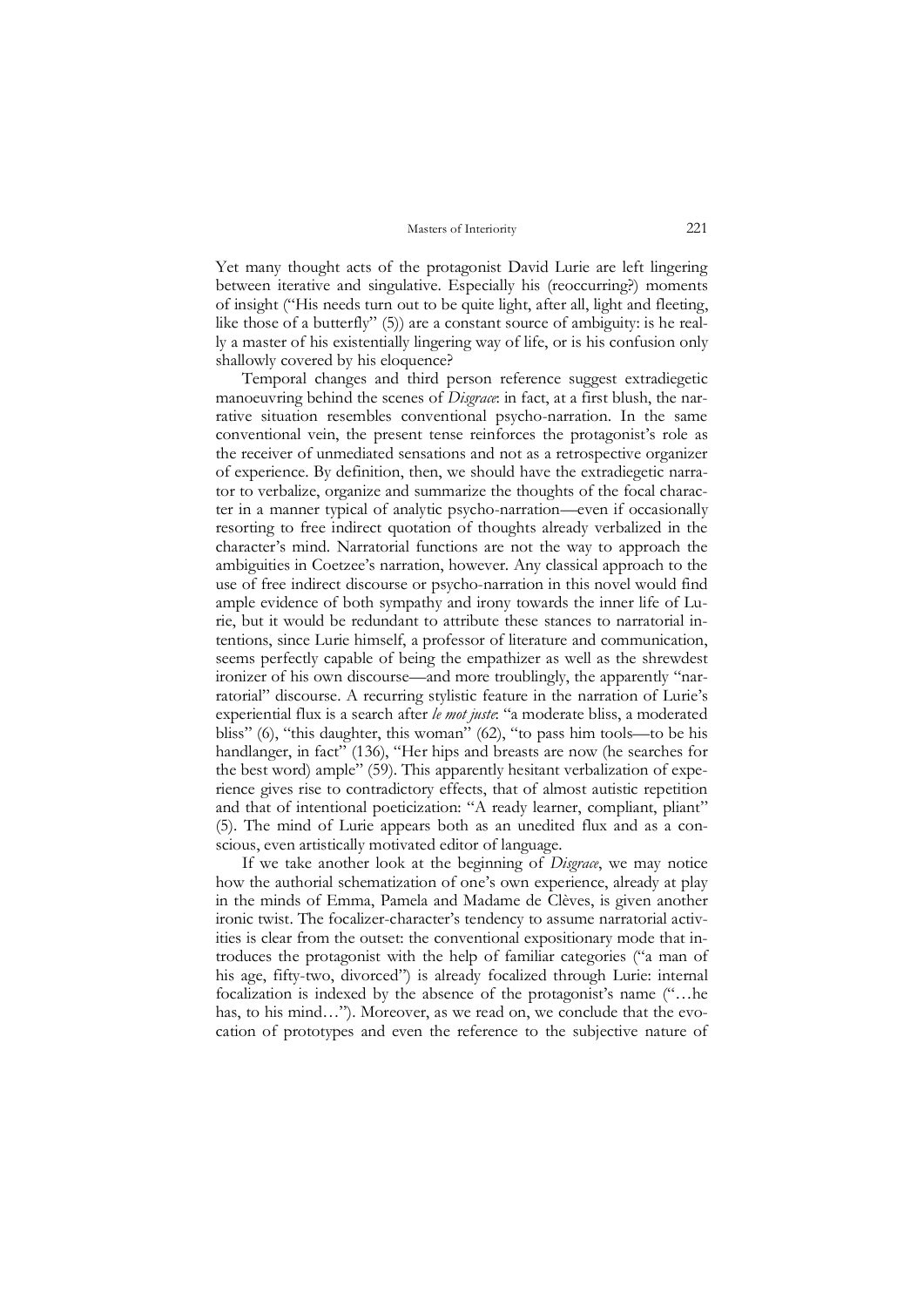this "good solution" ("to his mind") are in fact the first evidence of the protagonist's ability to self-ironical distancing. Again, as in the example (1) from *Madame Bovary* or in the anguish of the Princess of Clèves, we may notice how the figural mind exploits the convention of psycho-narration by transforming the markers of indirectness into figural self-reflection on one's own cognitive processes (cf. "His needs turn out to be quite light, after all"; see Ron 1981: 35).

Here, as well as with the earlier examples, one is reminded of Fludernik·s inspiring study on schematic language representation. In short, Fludernik claims that representation of speech and thought relies on mechanisms of *schematization* and *typification* (based on cognitive prototype modelling). Whenever narrative reproduces an utterance, mental or oral, it is not actually a matter of reproduction but of *construction*. As Fludernik demonstrates, this construction relies on approximation, on rendering utterances and expressive features that are *likely* within certain situational and narrative frames. It is through "typical" markers of expressivity that the illusion of a figural voice is projected into the narration. (Fludernik 1993: 398-408 and *passim*.) Consequently, in the context of fictional consciousness representation, schematization and typification are considered narratorial functions. Yet in the cases of our artful focalizers—the Princess of Clèves, Emma Bovary, or David Lurie—schematization appears (on the level of our quasi-mimetic interpretation) as intended by the characters themselves; they seem to want to evoke markers of interiority that are somehow representative of something they identify with—more or less willingly ("Technically he is old enough to be her father; but then, technically, one can be a father at twelve"). These examples seem to suggest that *stylistically*, the mechanisms of typification and schematization are malleable and often attributable to the alleged intentions of the focalizing characters.

Schematization and typification of one's own "narrative" and one's own experiences demonstrate how *narrator as function* can be turned into *narrator as style*. Richard Aczel's study on narrative voice (to my mind, one of the most progressive ones in the field) moves towards a more textually oriented approach by emphasizing the recognition of narratorial idiom (Aczel 1998: 467-468). Aczel maintains that in FID, the voice of the narrator is identifiable only through its absence, as "voice-different-from" (ibid. 478). Thus the system of voices in a narrative text is a system of differences: the narratorial idiom is identified through its deviation from the figural voice (ibid. 478, 494)—and vice versa. However, Aczel continues in the familiar narratological vein by assigning intentional discursive agency almost exclusively to the narrator and not to the figural voice.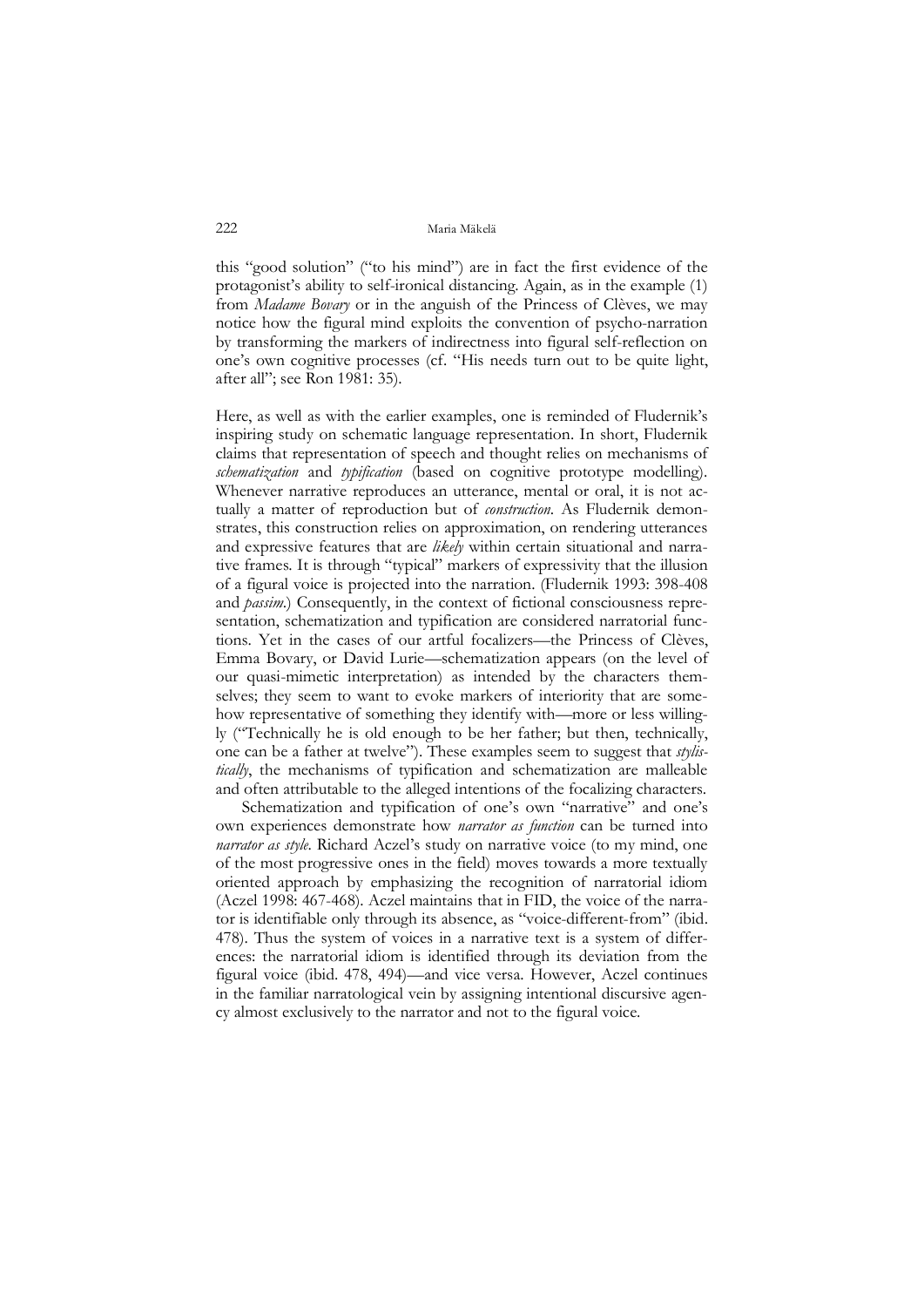If we follow Aczel's argument on the centrality of stylistic differences all the way through, we may conclude that a figural voice that attempts to deconstruct these differences by incorporating narratorial conventions into its own discourse also upends the power relations of this system: the resident of the diegetic world appears, if only momentarily, as the organizer of the discursive and narrative elements of her own story. Thus in the case of Emma Bovary·s fancies (example 1), the context works reversely to Aczel's theory of voice-as-difference: Emma's subjective attempt to frame and narrativize her own motives is nested—chameleon-like—within the objective report on her moods and behaviour. One of the hackneyed definitions of FID has been its naturalization as narratorial mimicry. One step towards deconstructing such reductionist interpretations is offered by focalizers who create the interpretive illusion of mimicking the narratorial style: they use seemingly objective qualifiers, distance themselves from their experience, dissolve their subjectivity into generalizations; replace self-reference with authority. In such narrative situations, the *absence of expressivity* creates the subjective experientiality by negation. As Fludernik remarks about FID, "there is a deliberate attempt to erase stylistic difference, the difference between background and foreground" (Fludernik 1993: 331). The only expansion I would suggest to Fludernik·s argument is that there might be a deliberate attempt—not just on the narrator's side, as Fludernik suggests, but *on both sides*. Or, stripped from any narrative illusions, this is the uncanny interpretive effect created by the absence of agency markers ("Emma thought") and the contravening default understanding of narrative voices as hierarchically structured.

 Such reading of narrative style and of the objective-expressive binary opposition would also potentially upend the conventional reading of the *Uncle Charles Principle* (Kenner 1978) as "linguistic parody" of the otherwise anti-colloquial narrator (cf. Fludernik 1993: 332). In fact, Lucy Ferriss· recent article on UCP is already well ahead in doing this when she coins the term APP, named after the short story "A&P" by Updike. In short, APP is UPP·s counterpart in first person fiction and in internally focalized narrative, referring to the contagion of the (otherwise colloquial) character-narrator's or focalizer's language by authorial (literary, well-formed, persuasive) idiom (Ferriss 2008: 185). The most notable difference between my own arguments and Ferriss· concerns the *interpretive* effects of ambiguous discursive agency. Ferriss encapsulates her own idea by suggesting that authors lending their authorial idiom to their characters' discursive plane "are saying, in effect: 'However idiosyncratic my character may appear, however broken-off his or her world, we can connect and unify it if we only supply the right language" (ibid. 190). In my interpretation, however, the uncanniness of the figural voice persists and the ´ex-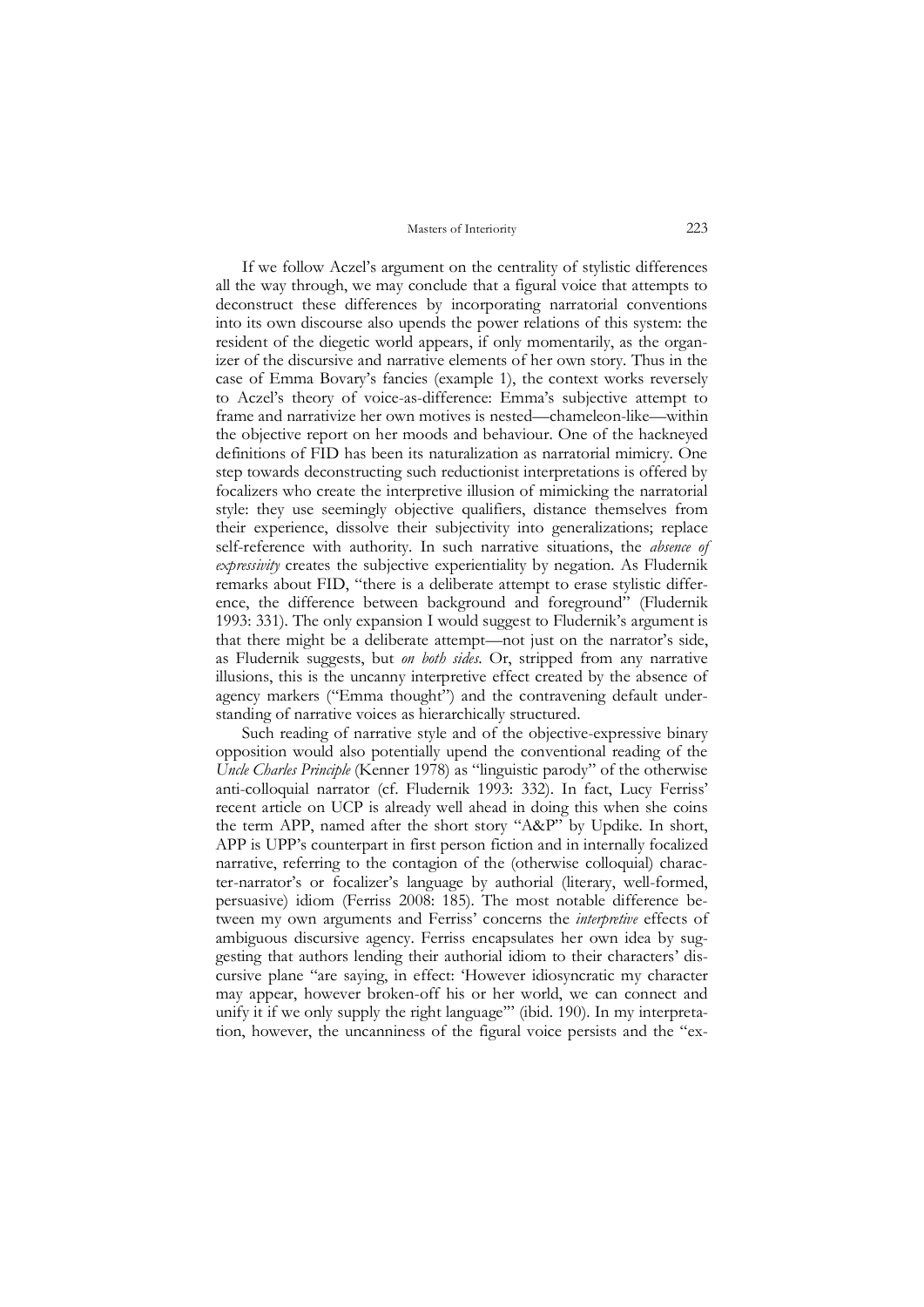change of syntactic structures" (ibid. 185) never really ceases, and this *instability of the figural voice as a vehicle of experientiality* continues to be thematically productive.

In Coetzee's novel, these ambiguities of voice and authority are deeply entangled with the major theme of confession and remorse. Lurie refuses to express public contrition for his having an affair with a young student, but, along with the story, is made to feel remorse for an entire postapartheid nation as well as for his own sex. This ethically unstable position is reflected in the narration: Lurie is established as the only focalizer of events that seem to pass by as an uncontrollable present-tense flow, and yet it seems that it is his figural voice that controls the narrative discourse in a poignantly literary fashion, as if in artistically motivated retrospect. In fact, this ethically unstable positioning of voice comes very close to resembling the notorious first-person fabulator Humbert Humbert who, as the leading theorist of character (*i.e.* first-person) narration James Phelan has noted, is able to turn the discourse into a story;

Nabokov is using Humbert's act of telling as itself part of the represented action of the novel, a present-tense story running parallel to the past tense story of Humbert and Dolores [...] More specifically, Nabokov uses this present-tense story to add a significant layer to the whole narrative: the ethical struggle of Humbert the Narrator. (Phelan 2005: 121)

Perhaps due to his emphasis on homodiegetic narration, Phelan's rhetorical poetics ignores the uncanny role of third person focalizers in narrative communication  $-$  and thus all the "living to tell about it" that has no discernible speaker function attached to it.<sup>9</sup> Yet if we consider the narration of *Disgrace* in the light of Phelan·s reading of *Lolita*, we may notice a similar tension between being in the middle of things and the re-evaluation of that experience. It is through this tension that the focalizer David Lurie, the man in the middle of things (increasingly awful things, as we learn) just happening to him, at the same time resembles an informed narrator, yet not extradiegetic and not even an intradiegetic one since there is no outer narratorial frame in the classically hierarchical sense; no signifying difference between the extradiegetic and the figural voice arises from the discourse (cf. "There is still Soraya. He ought to close that chapter. Instead, he pays a detective agency to track her down." (9)). The persuasiveness of Lurie's evaluations and self-irony creates a communicational fallacy and makes the boundary between homo- and heterodiegetic narration seem artificial. A literary mind such as Lurie is even likely to use the third per-

<sup>9</sup> For a critique of the narratological "standard theory of narrative transmission", see Skalin 2005, and also Nielsen's article in this volume.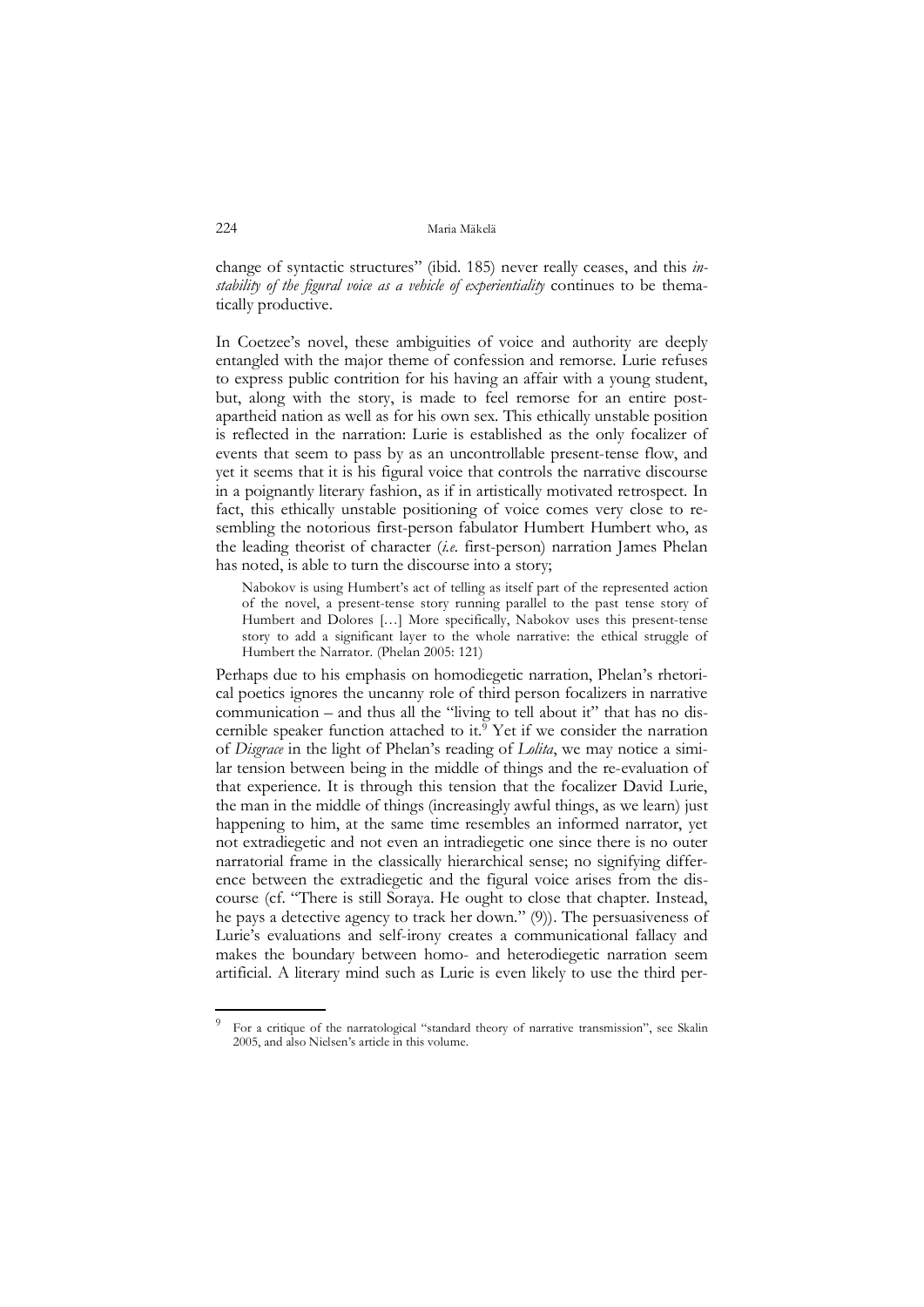son to refer to himself. His evident intertextual counterpart Humbert Humbert, who, at the moment of the death of Lolita's mother and Humbert's wife, assumes the third person perspective of others who mistakenly treat him as a mourning widower, provides a plausible model.

 An interpretive leap from the third to the first person may find support from some postclassical studies on the so-called simultaneous narration (first-person-present-tense; Cohn 1999: 96-108, and Hansen 2008), a mode familiar from, among many others, Coetzee's *Waiting for the Barbari*ans (1980). Per Krogh Hansen continues Dorrit Cohn's work on simultaneous narration by pointing out some interpretive challenges that the unnatural combination of immediacy and mediacy sets forth; this is what he notes about one of his compelling exemplary texts: "[...] even though [the] text is so obviously marked as 'narrated' [...] one cannot consider this as a sign of a narratorial or authorial instance beyond the characternarrator, even though the latter occupies a non-naturalizable narrational situation" (Hansen 2008: 327). At a first glance, Lurie seems to occupy this same untenable position, yet one is tempted to think that precisely the use of third person is crucial here and the meanings and aesthetic effects of *Disgrace* would not survive translation to first person. In order to create the illusion of a discursive takeover—which, thematically, seems to generate from a mixture of denial, defence, literary sensibility and literary obsession—the narrative situation needs to cast the shadow of a possible authority (the heterodiegetic "presence") towards which the diegetic discursive agent is reaching through narratively and stylistically "authorizing" strategies. What strikes me as an interesting difference between Hansen's and my own examples has to do with the stylistic effects: Hansen's firstperson-present-tense create "a disturbing apathetic sense" and indicate incapability of narrative framing (at least in psychological or ethical terms), whereas my examples from epistolary narration, canonical third-person FID and *Disgrace* display narrative *over*capacity and disturbing *eloquence* in a narrative position which, by definition, should be that of an unwilling and unconscious mediator (cf. Yacobi 1981: 123-124, 2005). In fact, these anti-narrators betray such crafty design in their flux of experience that not only we experience narrativity, we get the sense of *writing*.

As Henrik Skov Nielsen demonstrates in the present volume, one of the pitfalls of structuralist narratology is its mostly unchallenged reliance on pronominal reference even in fictional contexts. Yet I think that a questioning of the conventional functions of third- and first-person reference should not lead to a conclusion that the pronouns "I" and "(s)he" would in any literary context be *interchangeable*. Just as narrative takeovers and usurpations presuppose a hierarchy of voices, similarly it is the conven-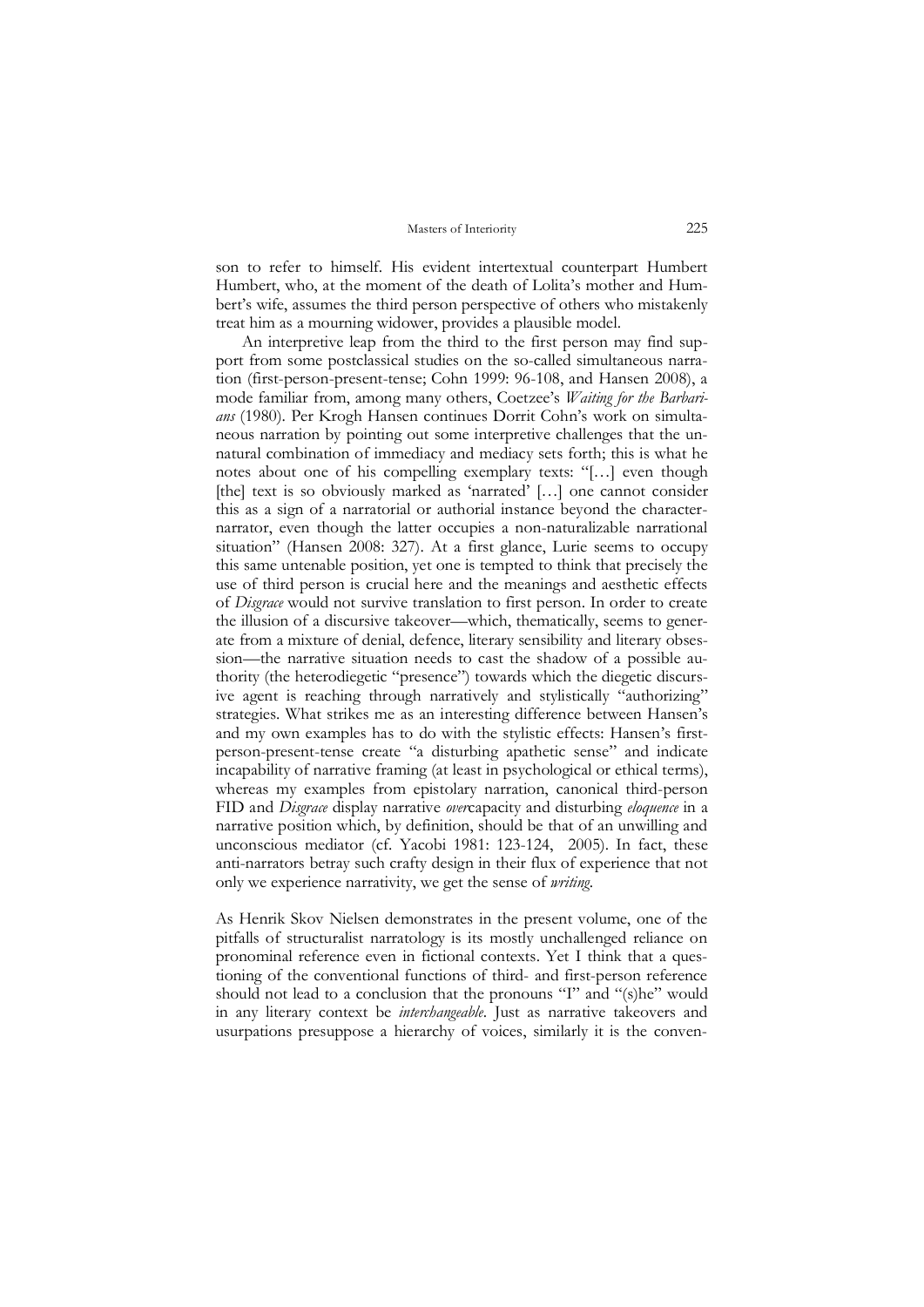tional use of pronouns and their reference functions that provide the ground for the uncannily narrativizing and quasi-communicating figural voices. Only through violation can they create a sense of structural loopholes and question the fixed statuses of the constructor and the constructed.

 Meir Sternberg has reminded us of the varying degrees of communicativeness of textual agents and their awareness of their function as narrative mediators: "[...] discoursers in narrative polarize (or shuttle) between tellers and informants: those who communicate with another about the world, as against those who lead their secret life and unwittingly mediate in the process another's higher-level communication" (Sternberg 2005: 233). Although Sternberg rightly points out that the discourser's status is flexible, he does not look into cases in which the leaders of secret lives reflect communicative features in their discourse. Literary narratives do not only demonstrate the fact that evocation of a voice is always in some measure an evocation of communicativeness: this loophole in structure opens up new thematic possibilities. Such techniques foreground the linguistic and literary mediacy at work in the human mind; and furthermore, display the nature of fictional minds as overly verbalized and overdetermined in their verbal design.<sup>10</sup> Consequently, I find it fundamentally counterintuitive when Tamar Yacobi writes that the "purely informative status" of Emma Bovary and other subjects of consciousness representation "makes [them] the diametric opposite of the invariably self-conscious author, a passive participant in the text's communicative process" (Yacobi 1987: 338).

 I should think that cognitive narratology would have the potential to go beyond the hierarchization of voices and explore the readerly effects of the ultimate multi-voicedness of literary communication. Yet it seems that cognitive narratologists are too keen on keeping their feet on the oral and naturally social ground of storytelling to address the sort of *discursive foregrounding* in fictional minds that I have been after in this article.<sup>11</sup> When Lisa Zunshine (very persuasively) suggests that "fictional narratives  $[...]$ rely on, manipulate, and titillate our tendency to keep track of who thought, wanted, and felt what and when" (2006: 5), she does not consider the manipulative effects that are brought along to consciousness representation by multi-level verbalization and narrativization processes. The

 $\overline{a}$ 

<sup>&</sup>lt;sup>10</sup> Cf. Jahn 1996: 247: "Interior monologues may indeed have a quality of "voice," but this is only because thought has a quality of voice, and not because thought equals voice or is a kind of voice, let alone a narrative voice."

<sup>&</sup>lt;sup>11</sup> More on this skepticism towards the study of fictional minds in cognitive narratology can be found in an article where I study the phenomenon of characters constructing each other's minds—a topic that is closely related to the current one. (Mäkelä 2006)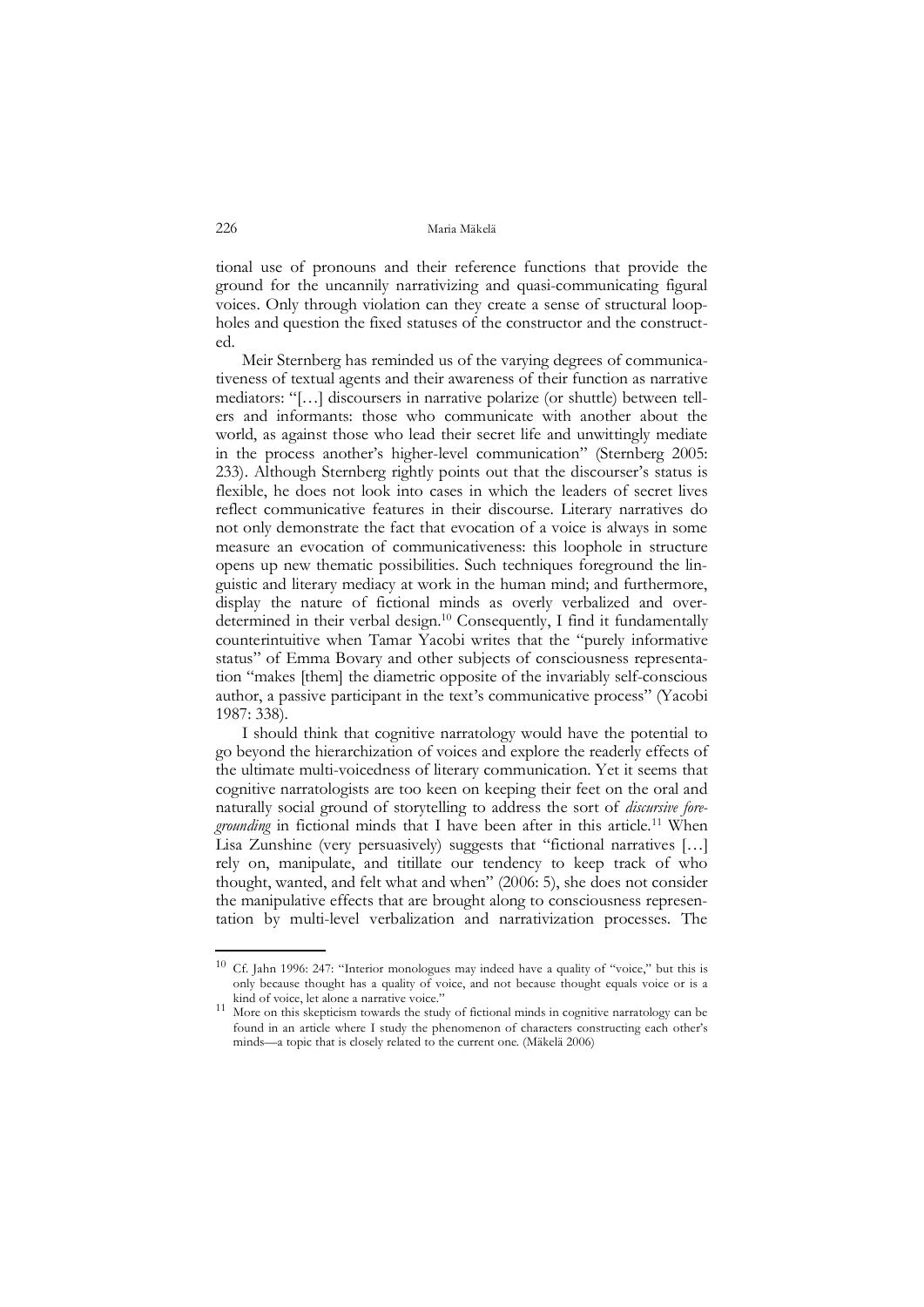downplaying of discursive agency in FID is *designed against* our meta-representational capacity and is not reducible to formulaic representations such as "X interprets that Y tells that A assumes B to think..." and so on. As Michael Peled Ginsburg notes well before any narratological Theory of Mind applications, "[FID] deserves our attention because it makes explicit the fundamental characteristic of discourse in the novel, its double focus, its existence both as a representation of an object and as in itself an object of representation" (Ginsburg 1982: 140). Thus a formulaic representation is bound to run into its own impossibility ("X interprets/tells/assumes/represents/is  $X^{\prime\prime}$ ?).

 Another persuasive point is made by Palmer, who criticizes classical narratology for its internal speech bias and calls for a more holistic approach to fictional minds as embodied and as social constructs (Palmer 2004: 9-12). Especially Palmer's critique of classical narratology's "speech category approach" (the dissection of narration into direct, indirect and free indirect discourse) is well deserved, as already mentioned earlier. However, again something is lost with the bathwater: the fact that literary minds *are* verbally biased, they consist of nothing but language. We hear unuttered, even unintended sentences communicating to us.

### A Short Conclusion: Fictions of Authority

This article has been an attempt to rehabilitate the role of the figural voice as a quasi-intentional discursive agency. I have suggested that readerly intuition finds nothing alarming in fictional minds that speak to them, persuade them and try to convince them of the legitimacy of their own interpretations—these features can be found at the very heart of literary conventions. Yet there seems to be no berth for such unnatural textual agencies in narratological reasoning. The shift from classical to postclassical narratology has not significantly altered the hierarchically driven standard assumptions about narrative communication and about the fixedness of the levels of intentionality in narrative discourse.

 Yet the history of figural masterminding goes way back and is already thematized and even parodied by the 18th century epistolary fictions. The voice of an unmediated experience is shown to run into its own impossibility and is replaced by a subjectivity that reflects its own intermediary position both as a textual construct and as a textual constructor. By the emergence of modern novelistic practices, the status of the figural voice has been further complicated, since, in terms of naturally occurring human communication and cognition, it has become incommunicable. As a result, this experiential ambiguity is reflected in structural uncertainty-to a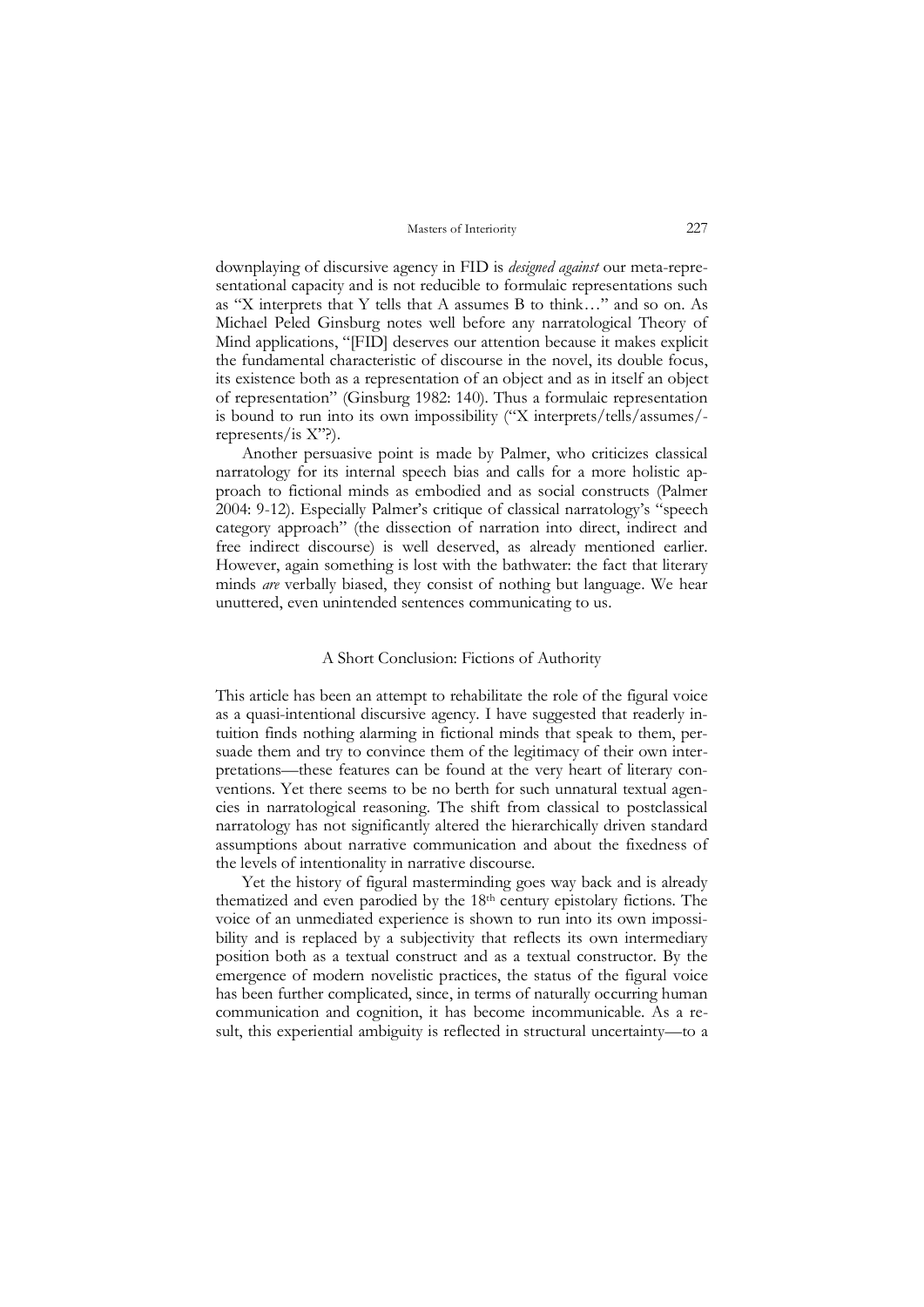point where the entire notion of the structure of voices becomes debatable.

 Ultimately, my argument does not so much spring from an urge to criticize existing narratological categories as it is inspired by the multiple ways fictional minds seem to reflect, shadow, challenge and even carnivalize the upper level construction processes—literary creation, the narrative act, and finally, the act of literary interpretation. Yet this is also a bilateral manoeuvre: since the reader is the final constructor of voices, we need to suppose that there is indeed a readerly interest in reading figural voices against the cognitive or the communicative grain—a willingness to defamiliarize the fictional mind. As Henrik Skov Nielsen notes in the present volume, "the question is whether the reader will always try to naturalize anything—and if so, if it can always be done successfully."

 Yet another contributor to the present volume, Rolf Reitan suggests several interpretive effects set forth by the use of narrative "you" as both reference and address; what to me seems to be the most appealing of these interpretations is to regard the narratorial voice in second person narratives as "some version of the creator's voice *talking* (no, not talking *to*) his creation, or more accurately, *writing* his creation" (Reitan in the present volume, italics in the original). Here Reitan is going where I would also like to go: a step further from naturalizing literary communication and a step towards acknowledging the uncanny shadows that the *literary* terms of existence cast across imagined worlds and minds. As Nielsen reminds the narratological community in the wake of an interdisciplinary explosion, the peculiarity of fictional representation is the result of the paradoxical fact that "[a] work of fiction creates the world to which it refers by referring to it" (Nielsen 2004: 145).<sup>12</sup> Figural voices suggest that, in a way, this goes for literary experientiality as well: a verbalized fictional mind bears in itself the process of its own twofold genesis, that is, writing and reading as literary constructions.

<sup>12</sup> A point originally made by Käte Hamburger; see also Cohn 1999: 12-13.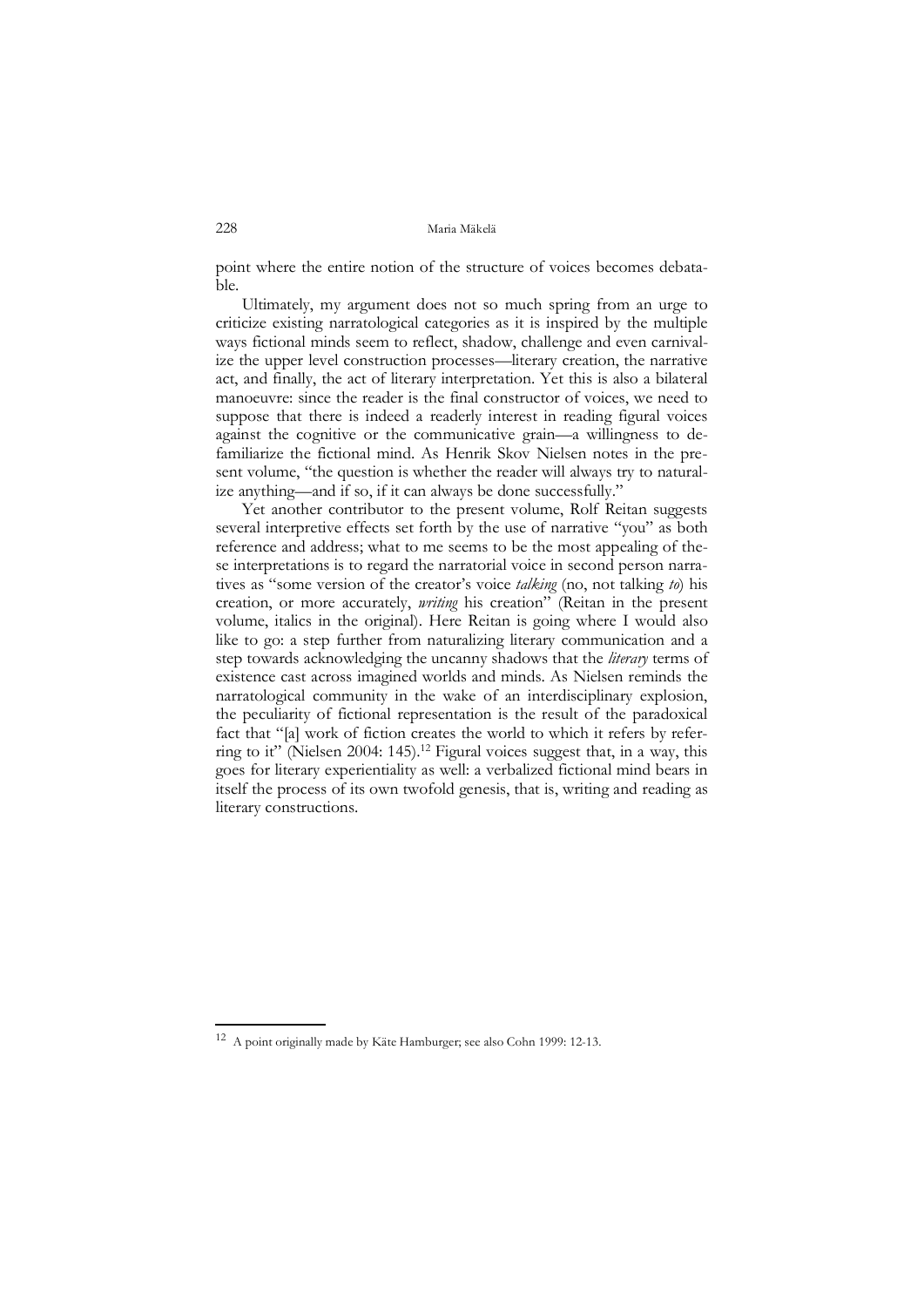### References

1998 "Hearing Voices in Narrative Texts", *New Literary History* 29.3, 467-500. Altman, Janet Gurkin<br>1982 Epistolarity:

 1982 *Epistolarity: Approaches to a Form*, Columbus: Ohio State University Press. Bakhtin, Mikhail

 1981 M. M., *The Dialogic Imagination: Four Essays*, ed. by Michael Holquist, transl. Caryl Emerson & Michael Holquist, Austin: University of Texas Press.

Bally, Charles<br>1912 "L

 1912 ´Le style indirect libre en français modernµ, *Germanisch-Romanische Monatsschrift* 4, 549- 556 & 597-606.

1914 "Figures de pensée et formes linguistiques", *Germanisch-Romanische Monatsschrift* 6, 405-422 & 456-470.

Banfield, Ann

 1982 *Unspeakable Sentences: Narration and Representation in the Language of Fiction*, Boston: Routledge & Kegan Paul.

Bender, John

 1987 *Imagining the Penitentiary: Fiction and the Architecture of Mind in Eighteenth-Century England*, Chicago: University of Chicago Press.

Booth, Wayne C.

1991 *The Rhetoric of Fiction*, 2nd edition, London: Penguin.

Bray, Joe

 2003 *The Epistolary Novel: Representations of Consciousness*, London and New York: Routledge. Coetzee, J. M.

2000 *Disgrace*, London: Vintage.

Cohn, Dorrit

- 1978 *Transparent Minds: Narrative Modes for Presenting Consciousness in Fiction*, Princeton: Princeton University Press.
- 1999 *The Distinction of Fiction*, Baltimore & London: Johns Hopkins University Press.

Ferriss, Lucy<br>2008 "T

"Uncle Charles Repairs to the A&P: Changes in Voice in the Recent American Short Story", *Narrative* 16.2, 178-192.

Flaubert, Gustave

1999 *Madame Bovary*, Paris: Librairie Générale Française.

2003 *Madame Bovary*, transl. Geoffrey Wall, London: Penguin.

Fludernik, Monika

 1993 *The Fictions of Language and the Languages of Fiction: The Linguistic Representation of Speech and Consciousness*, London & New York: Routledge.

1996 *Towards a ´Natural´ Narratology*, London & New York.

Ginsburg, Michael Peled "Free Indirect Discourse: A Reconsideration", *Language and Style* 15.2, 133-149. Gunn, Daniel P.

<sup>2004</sup> \* Free Indirect Discourse and Narrative Authority in *Emma*<sup>2</sup>, *Narrative* 12, 35-54. Hansen, Per Krogh

 2008 ´First Person, Present Tense: Authorial Presence and Unreliable Narration in Simultaneous Narration", in: Elke D'Hoker & Günther Martens (eds.), *Narrative Unreliability in the Twentieth-Century First-Person Novel*, Berlin: de Gruyter, 317-338.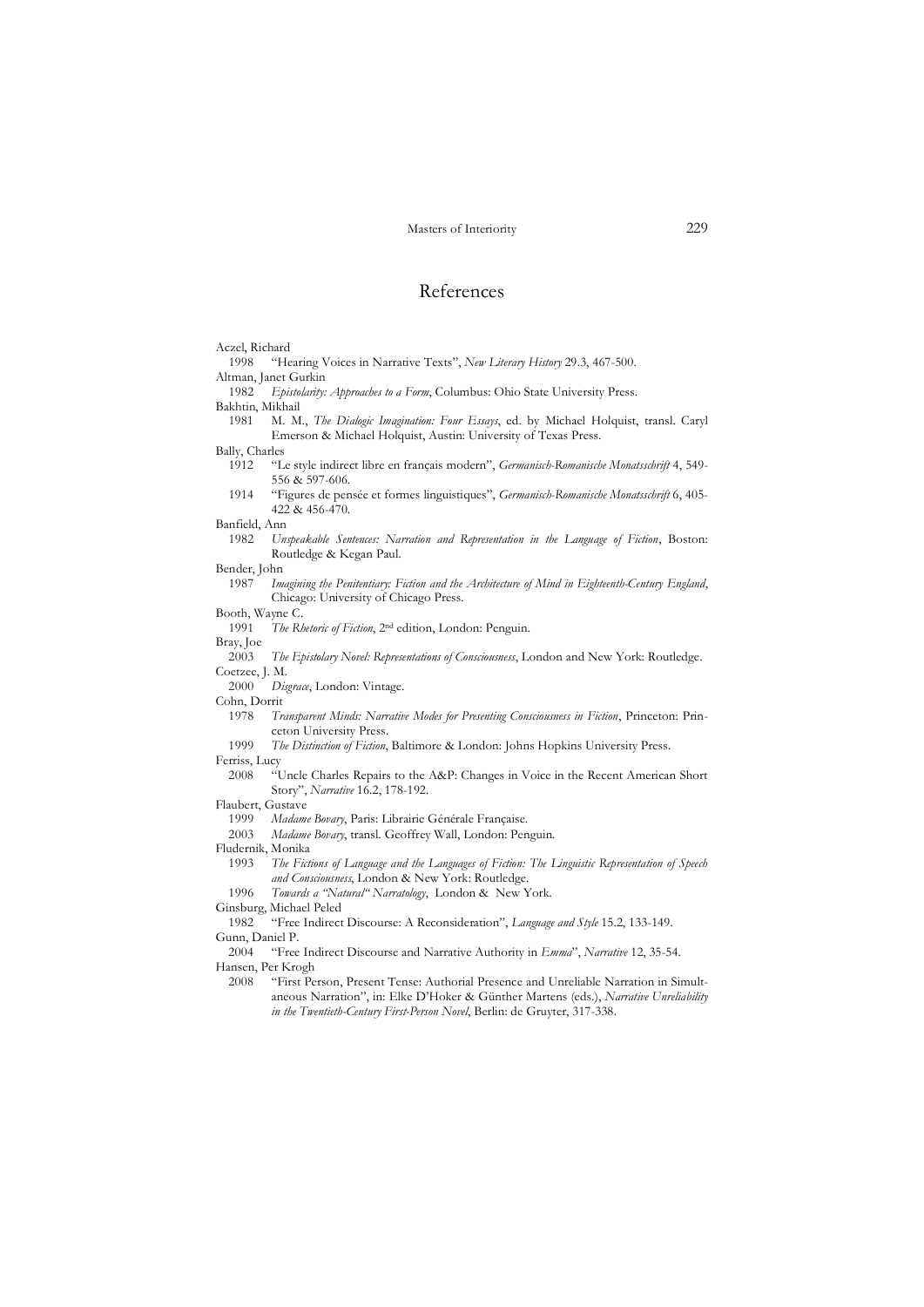# Herman, David<br>2007 "Cos

 2007 ´Cognition, Emotion, and Consciousnessµ, in: David Herman (ed.), *The Cambridge Companion to Narrative*, Cambridge: Cambridge University Press, 245-259.

### Jahn, Manfred

 1996 ´Windows of Focalization. Deconstructing and Reconstructing a Narratological Concept", *Style* 30.2, 241-267.

#### Jongeneel, Els

2006 "Silencing the Voice in Narratology? A Synopsis", in: Andreas Blödorn, Daniela Langer & Michael Scheffel (eds.), *Stimme(n) in der Text: Narratologische Positionsbestimmungen*, Berlin & New York: de Gruyter, 9-30.

#### Kenner, Hugh

1978 *Joyce·s Voices*, Berkeley: University of California Press 1978.

# Laclos, Choderlos de<br>1961 Les Liaison

1961 *Les Liaisons Dangereuses*, transl. P. W. K. Stone, London: Penguin.

#### Lock, Charles

2001 *"Double Voicing, Sharing Words: Bakhtin's Dialogism and the History of the Theory* of Free Indirect Discourse", in: Jørgen Bruhn & Jan Lundquist (eds.), *The Novelness of Bakhtin: Perspectives and Possibilities*, Copenhagen: Museum Tusculanum Press, University of Copenhagen.

#### Mäkelä, Maria

- 2006 ´Possible Minds: Constructing³and Reading³Another Consciousness as Fictionµ, in: Pekka Tammi and Hannu Tommola (eds.), *FREElanguage INDIRECTtranslation DISCOURSEnarration: Linguistic, Translatological, and Literary-Theoretical Encounters,* Tampere: Tampere University Press, 231-260.
- McHale, Brian
- 1978a "Free Indirect Discourse: A Survey of Recent Accounts", Poetics and Theory of Liter*ature* 3.2, 249-287.
- 1978b [Review of Pascal 1977], *Poetics and Theory of Literature* 3.2, 398-400.
- 1983 ´Unspeakable Sentences, Unnatural Acts: Linguistics and Poetics Revisitedµ, *Poetics Today* 4.1, 17-45.

# McKeon, Michael<br>1997 "Prose

"Prose Fiction: Great Britain", in: Nisbet, Hugh Barr & Claude Rawson, *The Cambridge History of Literary Criticism: Vol IV, The Eighteenth Century*. Cambridge: Cambridge University Press, 238-263.

#### Mezei, Kathy

 1996 ´Who Is Speaking Here? Free Indirect Discourse, Gender, and Authority in Emma, Howards End, and Mrs. Dalloway", in: Kathy Mezei (ed.), Ambiguous Discourse: Femi*nist Narratology & British Woman Writers*, Chapel Hill and London: University of North Carolina Press 1996, 66-92.

# Miller, D. A.<br>1988 T

The Novel and the Police, Berkeley: University of California Press.

Muratore, Mary Jo

 1994 *Mimesis and Metatextuality in the French Neo-Classical Text: Reflexive Readings of La Fontaine, Molière, Racine Guilleragues, Madame de La Fayette, Scarron, Cyrano de Bergerac and Perrault*, Geneve: Droz 1994.

### Nielsen, Henrik Skov

- 2004 <sup>"</sup>The Impersonal Voice in First-Person Narrative Fiction", *Narrative* 12, 133-150. Palmer, Alan
- 2004 *Fictional Minds*, Lincoln and London: University of Nebraska Press.

### Pascal, Roy

 1977 *The Dual Voice: Free Indirect Speech and Its Functioning in the Nineteenth-Century European Novel*, Manchester: Mancester University Press.